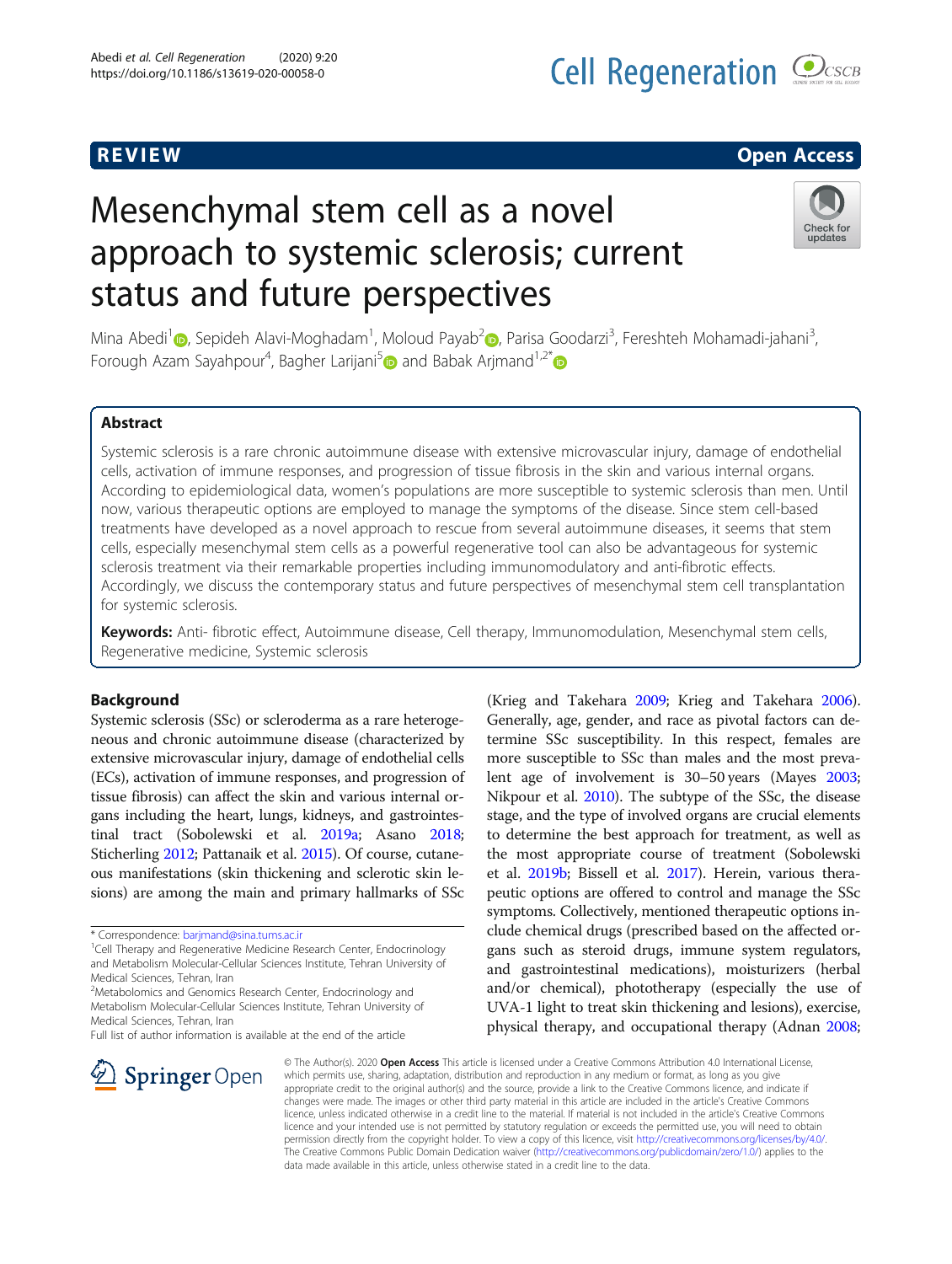Sapadin and Fleischmajer [2002\)](#page-17-0). Moreover, in recent decades, several cell-based therapies and regenerative medicine approaches (as promising and novel alternative options) have studied for SSc and many other chronic diseases (Song et al. [2017](#page-17-0); Zakrzewski et al. [2019;](#page-18-0) Goodarzi et al. [2015](#page-16-0); Goodarzi et al. [2014](#page-16-0); Payab et al. [2018](#page-17-0); Soleimani et al. [2016](#page-17-0)). In other words, stem cell transplantation has developed as a new way to salvation from different life-threatening autoimmune diseases. Indeed, cell therapy can be effective by preventing the abnormal functioning of self-activated immune cells with the help of safe and effective immune tolerance formed by transplanted cells (Rosa et al. [2007](#page-17-0); Resnick et al. [2017](#page-17-0); Del Papa et al. [2018](#page-15-0); Dazzi et al. [2007](#page-15-0); Radbruch and Thiel [2004\)](#page-17-0). Among the various cells, mesenchymal stem cells (MSCs) (obtained from diverse tissues) are mostly known as perfect agents to the regenerative objects to represent cell multi-potency along with anti-inflammatory and powerful regenerating qualities (Larijani et al. [2015;](#page-16-0) Han et al. [2019;](#page-16-0) Pittenger et al. [2019](#page-17-0); Goodarzi et al. [2018a](#page-16-0); Goodarzi et al. [2019a](#page-16-0)). Furthermore, a broad range of in vitro and in vivo preclinical investigations have shown that autologous and allogeneic MSCs can be employed in a variety of immunemediated statuses (Zhao et al. [2016](#page-18-0); Figueroa et al. [2012](#page-16-0)). Hence, in the current review, we discuss the contemporary status and future perspectives of MSCs - based therapeutic approaches for systemic sclerosis as an immunemediated condition.

# A review of scleroderma symptoms and pathophysiology

SSc is an autoimmune disease with a prevalence of 100 to 300 per million depending on the country. Furthermore, it is a disabling disease that affects the quality of life (Maria et al. [2016a](#page-16-0); Rozier et al. [2018](#page-17-0)) by causing symptoms like loss of hand function, pain, and psychological problems. It also reduces life expectancy by causing death from SSc-related complications and raising the incidence of malignancy and cardiovascular problems (Rozier et al. [2018](#page-17-0); Elhai et al. [2017;](#page-16-0) Poudel et al. [2018](#page-17-0); Zeineddine et al. [2016\)](#page-18-0). In rapidly progressive forms of the disease, the five-year mortality rate can reach 30– 50% depending on the extent of skin, cardiopulmonary, and renal involvement (van Laar and Sullivan [2013](#page-17-0); Velier et al. [2019](#page-17-0)). Vasculopathy)which can make one of the earliest symptoms of the disease(, Raynaud's Phenomenon (happen as well as digital ulcers), pulmonary arterial hypertension, and telangiectasia (Rozier et al. [2018](#page-17-0); Velier et al. [2019](#page-17-0); Desbois and Cacoub [2016\)](#page-15-0) are associated with SSc. The main characteristic of the disease is the collagen accumulation in the skin and internal organs, especially the lungs, but the involvement of the heart and digestive system is also reported (Maria et al. [2016a](#page-16-0); Rozier et al. [2018](#page-17-0); Velier et al. [2019](#page-17-0);

Chighizola et al. [2011;](#page-15-0) Okamura et al. [2020](#page-17-0)). As mentioned, there are three main axes which cause the symptoms: autoimmunity, vascular abnormality, and fibrosis (Asano [2018;](#page-15-0) Maria et al. [2016a;](#page-16-0) Rozier et al. [2018](#page-17-0); Okamura et al. [2020](#page-17-0)). Additionally, it has been demonstrated that the environment is involved in the pathophysiology of the disease (i.e., oxidative stress) (Rozier et al. [2018\)](#page-17-0). Different types of antibodies are detected in more than 90% of the patients, including anti-DNA topoisomerase I, anti-RNA polymerase, and anticentromere antibodies (Okamura et al. [2020\)](#page-17-0). These antibodies can cause immune system dysregulation and inflammation. This evidence is supported by the elevated levels of advanced oxidation protein products (AOPPs) in sera and decreased total antioxidant capacity in hypochlorous acid (HOCl)-Induced mouse model of SSc which are a reflection of the inflammation level in the body (Maria et al. [2016a\)](#page-16-0). Collagen retention and following tissue fibrosis can be considered as a key feature of SSc. Therein, fibrosis can form in the skin, lung, or other internal organs. Skin fibrosis can cause symptoms like cutaneous wounds (Sobolewski et al. [2019a](#page-17-0); Rubio et al. [2018](#page-17-0)), degeneration of skin appendages such as hair follicles, sweat glands and cutaneous blood vessels (Wei et al. [2011](#page-17-0)), microstomia, xerostomia (Sobolewski et al. [2019a\)](#page-17-0). Moreover, perivascular inflammatory cell infiltrates (T lymphocytes and monocytes) as well as increased numbers of alpha-smooth muscle actin (α-SMA)-positive myofibroblasts lead to skin atrophy (Sobolewski et al. [2019a;](#page-17-0) Wei et al. [2011\)](#page-17-0). On the other hand, the main histological lesion of SSc in the lung is nonspecific interstitial pneumonitis (NSIP) that is a result of interstitial inflammation (in the form of patchy infiltration of the alveolar walls with lymphocytes, plasma cells, macrophages and eosinophils into the alveolar walls and a T helper 2 (Th2) positive bronchoalveolar lavage (BAL)test) along with fibrosis spreading (Wei et al. [2011\)](#page-17-0). Another worse prognosis lesion is usual interstitial pneumonia (UIP) that is characterized by patchy fibrosis (Wei et al. [2011](#page-17-0)). Air space obliteration and honeycombing can be presented as a result of progressive thickening of the alveolar septa (Wei et al. [2011](#page-17-0)). Among other internal organs, the esophagus is almost always implicated (Sobolewski et al. [2019a](#page-17-0); Wei et al. [2011](#page-17-0)). Concerning renal implications, vascular lesions are common in contrast to glomerulonephritis (Wei et al. [2011\)](#page-17-0). Interstitial and perivascular fibrosis in cardiac tissue may be silent (Sobolewski et al. [2019a](#page-17-0)) or presented with diastolic dysfunction (Wei et al. [2011](#page-17-0)). Among several pro-fibrotic microRNAs (miRs), studies have shown that miR-199-3p is increased in the lung, kidney and liver and induces fibrosis as one of the major symptoms of SSc (Rubio et al. [2018](#page-17-0); Cardenas et al. [2013](#page-15-0)). Indeed, miRs are major regulators of gene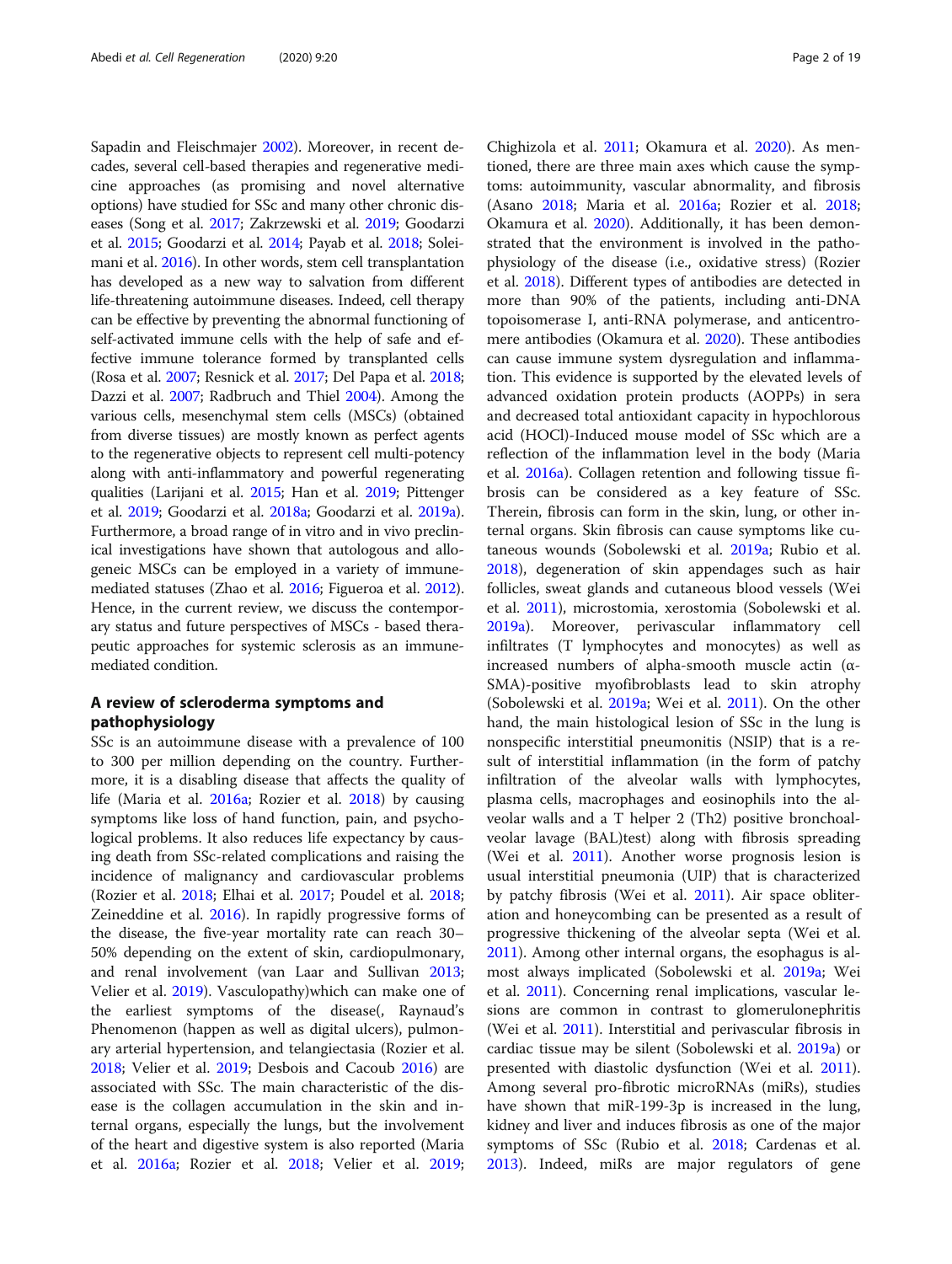expression, the same process exists in pro-fibrotic pathways (Rubio et al. [2018](#page-17-0); Bowen et al. [2013](#page-15-0)). Moreover, it is reported that miR-199-3p impairs cutaneous wound healing responses (Rubio et al. [2018](#page-17-0); Chan et al. [2012](#page-15-0)). Caveolin-1 (CAV-1) is the confirmed target of miR-199- 3p and plays an important role in sequestering growth factor receptors and blocking their signaling from the plasma membrane (Rubio et al. [2018](#page-17-0); Cardenas et al. [2013](#page-15-0)). Studies have reported that the CAV-1 level is reduced in fibrotic skin and lung diseases (Rubio et al. [2018](#page-17-0); Castello-Cros et al. [2011](#page-15-0)). On the other hand, the phosphorylation of protein kinase B (PKB) or Akt (involved in cell metabolism, growth, proliferation, and survival) is increased during the fibrogenesis process of SSc (Rubio et al. [2018](#page-17-0); Mercer et al. [2016](#page-17-0); Zhang et al. [2016](#page-18-0)). Further, PKB is the other impaired pathway in the pathophysiology of scleroderma that is involved in increased levels of cell apoptosis. Increased level of apoptosis markers (such as caspase-9) reflects this evidence (Tashiro et al. [2015\)](#page-17-0). Altogether, the main pathophysiology of the disease can be summarized in Fig. 1 (Velier et al. [2019\)](#page-17-0).There are two main types of systemic sclerosis based on the extent of collagen deposition: diffuse form and the limited one. There is an extensive amount of fibrosis in the diffuse form of the disease, whereas in the limited form, some local points of fibrosis are detected (Rozier et al. [2018](#page-17-0); Okamura et al. [2020;](#page-17-0) LeROY and Medsger Jr [2001](#page-16-0)). Generally, the pathophysiology of scleroderma types has not been completely understood to the date (Velier et al. [2019;](#page-17-0) Okamura et al. [2020](#page-17-0)). However, it has been believed that immune cells and their secretions play an important role in developing the disease (Okamura et al. [2020\)](#page-17-0). In this context, Th2 cytokines, including interleukin (IL)-4, IL-6, and IL-13 are elevated in the patient's serum which promote fibrosis (Okamura et al. [2020;](#page-17-0) Hasegawa et al. [1998\)](#page-16-0). In addition, IL-6 (from B cells) is involved in the disease pathogenesis (Okamura et al. [2020;](#page-17-0) Le Huu et al. [2012;](#page-16-0) Matsushita et al. [2018](#page-17-0)). Collectively, current therapeutic methods for SSc are symptomatic treatments which can't prevent the disease progression as well as curing the fibrosis lesions (Velier et al. [2019\)](#page-17-0). Up to now, the only treatment that can have profits in the severe form of the disease is autologous hematopoietic stem cell transplantation. However, it can be accompanied by high toxicity, as a side effect (Velier et al. [2019](#page-17-0); van Laar et al. [2014;](#page-17-0) Burt and Farge [2018](#page-15-0); Sullivan et al. [2018\)](#page-17-0). Hence, providing an appropriate and novel treatment for SSc seems to be necessary (Rozier et al. [2018;](#page-17-0) Uji et al. [2015](#page-17-0)).

# The effects of scleroderma on the properties of patient's mesenchymal stem cells

Until now, several types of research have been conducted around comparing the MSCs derived from healthy individuals to MSCs from SSc subjects (SSc-MSCs) for assessing the effects of scleroderma on the patient's MSCs. Although some of them have differed in parts of the outcomes, the majority has indicated the following results:

- In all of the SSc-MSC types, there isn't a significant difference in phenotype and expression of MSCs specific markers compared to healthy ones (Rozier et al. [2018](#page-17-0); Larghero et al. [2008;](#page-16-0) Scuderi et al. [2013\)](#page-17-0).
- All of the SSc-MSC types are maintained the normal MSCs multi- differentiation ability (Rozier et al. [2018\)](#page-17-0).
- All of the SSc-MSC types are maintained the normal MSCs immune modulator and immune suppressive capability (Rozier et al. [2018;](#page-17-0) Cipriani et al. [2013a](#page-15-0)).
- All of the SSc-MSC types are maintained the normal MSCs colony forming unit's capacity (Rozier et al. [2018\)](#page-17-0).
- All of the SSc-MSC types indicate the increases myofibroblastic differentiation (as a hallmark of scleroderma pathogenesis) strength compared to healthy ones (Guiducci et al. [2011](#page-16-0)).



Fig. 1 Pathophysiology of Systemic Sclerosis (SSc). In the pathophysiology of SSc first of all, an immune dysregulation is caused that is displayed by auto antibody production. The mechanism during which the dyscrasias is caused, is not completely understood, but it is proposed that genetics and the environmental factors play important roles in the process. Autoantibodies as well as other factors like high levels of reactive oxygen species(ROS) cause vascular injury, the process that leads to the activation of fibroblasts. Activated fibroblasts produce an unusual high amount of collagen (especially type I) as well as other components of extracellular matrix (ECM) that form an extensive amount of fibrosis (Velier et al. [2019\)](#page-17-0)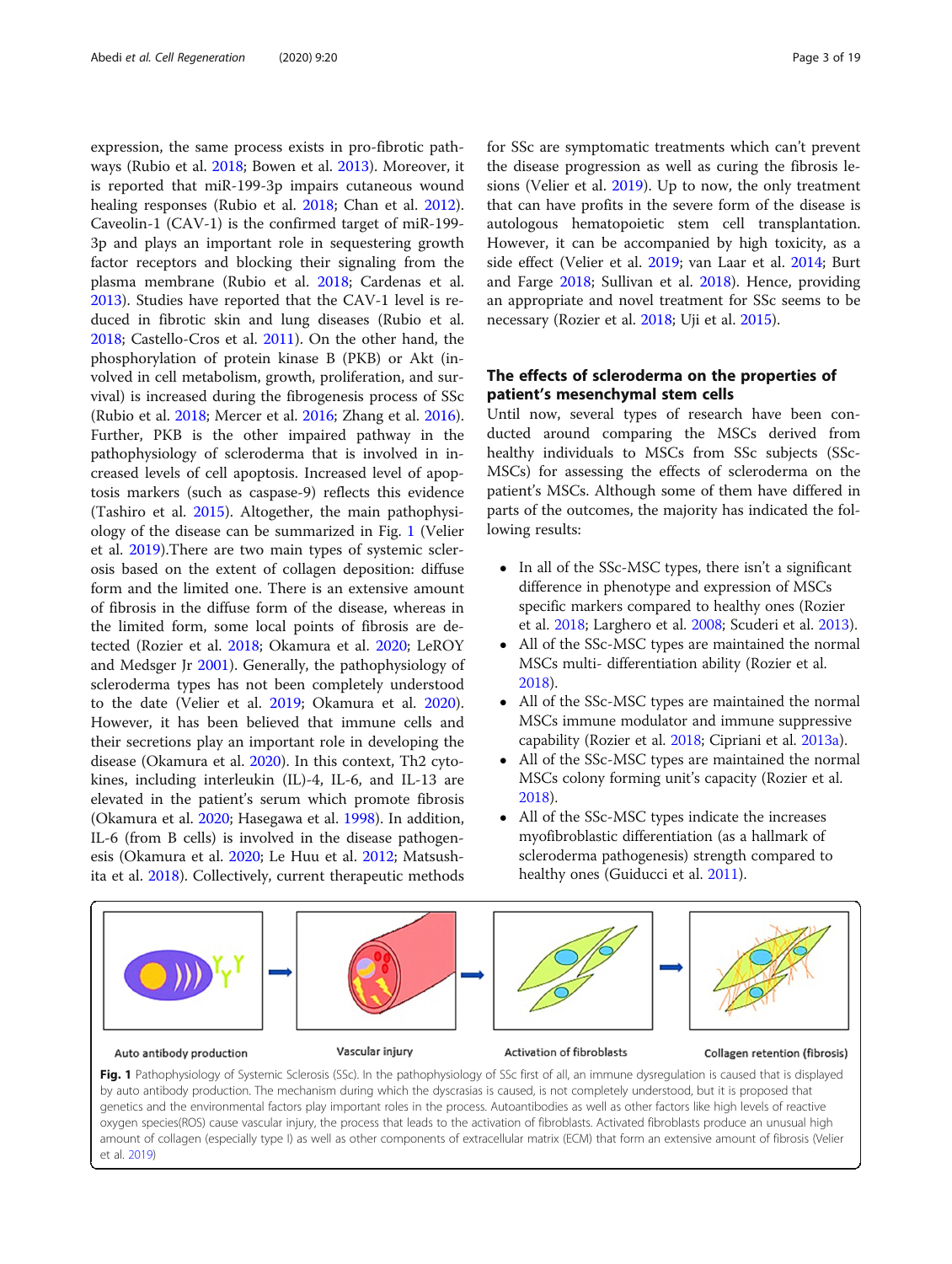- All of the SSc-MSC types are shown the excess levels of type II transforming growth factor beta (TGFβ) receptor (TGFβR II) and following that, promoting the TGFβ signaling pathway and increasing the production of type I collagen target genes compared to healthy ones (Guiducci et al. [2011\)](#page-16-0).
- In SSc- BM- MSCs there is an increasing level of senescence markers compared to healthy ones (Rozier et al. [2018;](#page-17-0) Guiducci et al. [2011\)](#page-16-0).
- SSc- BM- MSCs can produce more specific markers related to pericytes (as cells that have myofibroblast trans-differentiation tendency) than healthy ones (Cipriani et al. [2013b;](#page-15-0) Cipriani et al. [2014\)](#page-15-0).
- SSc- AD- MSCs are indicated the reduction of proliferative rate as well as decreases the metabolic, migration and invasion activities compared to healthy ones (Cipriani et al. [2013a](#page-15-0); Griffin et al. [2017\)](#page-16-0).

# General characters of mesenchymal stem cells and source of extraction

MSCs are multipotent progenitor cells, which can be extracted from different tissues, including bone marrow (BM), adipose tissue (AD), umbilical cord (UC), placenta (PL), and dental pulp (Maria et al. [2016a;](#page-16-0) Rozier et al. [2018](#page-17-0); Velier et al. [2019;](#page-17-0) Uji et al. [2015](#page-17-0); da Silva et al. [2006](#page-15-0)). They are known by 3 main characteristics: (1) Plastic adherence, (2) expression of the cell surface markers CD73, CD90, CD105, and lack of expression of the hematopoietic markers CD11b or CD14, CD19 or CD79α, CD34, CD45, human leukocyte antigen-DR (HLA-DR), and (3) capacity of differentiating into adipocytes, chondrocytes, and osteoblasts (Maria et al. [2016a](#page-16-0); Rozier et al. [2018](#page-17-0); Dominici et al. [2006\)](#page-15-0); moreover, they have functions like supporting hematopoietic stem cells differentiation, cell proliferation as well as anti-fibrotic, antiapoptotic, proangiogenic, anti-bacterial, and antiinflammatory effects (against the mitogen-induced proliferation of T lymphocytes) (Maria et al. [2016a](#page-16-0); Rozier et al. [2018;](#page-17-0) Maumus et al. [2013](#page-17-0)). These actions are mostly paracrine which means that MSCs secrete effectors in the extracellular space (Rozier et al. [2018](#page-17-0); Velier et al. [2019](#page-17-0); Maumus et al. [2013;](#page-17-0) Abbasi-Malati et al. [2018](#page-15-0)). However, these effects can happen via cell-cell contact (Rozier et al. [2018;](#page-17-0) Luz-Crawford et al. [2012](#page-16-0)). On the other hand, MSCs have been proposed to have pericyte like properties (Rozier et al. [2018\)](#page-17-0). Pericytes are microcirculation cells that their cross-talk with EC, regulates angiogenesis (Rozier et al. [2018](#page-17-0)). Studies have shown that pericytes have multi-lineage differentiation capacities in vitro and they don't have this property in vivo (Rozier et al. [2018](#page-17-0); Guimarães-Camboa et al. [2017](#page-16-0)). Hence, it has been concluded that part of MSCs (BM-MSCs) are pericytes acting as multipotent progenitors and express pericyte specific markers, including a-SMA, neuron-glial antigen 2(NG2), regulator of G protein signaling 5 (RGS5), desmin, and plateletderived growth factor receptors (PDGFb-R) (Rozier et al. [2018](#page-17-0); Cipriani et al. [2013b](#page-15-0); Cai et al. [2009\)](#page-15-0). MSCs vary in differentiation potential or immunomodulatory capacity based on their source (Rozier et al. [2018](#page-17-0); Kern et al. [2006](#page-16-0); Keyser et al. [2007](#page-16-0)). They have pleiotropic activity, so their therapeutic function in different diseases has been evaluated such as rheumatic diseases (Rozier et al. [2018;](#page-17-0) Ruiz et al. [2016](#page-17-0)), stroke (Rozier et al. [2018](#page-17-0); Toyoshima and Yasuhara [2017](#page-17-0)), lupus and scleroderma (Rozier et al. [2018;](#page-17-0) Cras et al. [2015](#page-15-0)), heart diseases (Rozier et al. [2018](#page-17-0); Yu et al. [2017](#page-18-0)), or bone defects (Rozier et al. [2018](#page-17-0); Paduano et al. [2017\)](#page-17-0). In addition, their safety has been proved by hundreds of clinical trials (Rozier et al. [2018;](#page-17-0) Lalu et al. [2012\)](#page-16-0). In fact, the efficacy of using MSCs in SSc treatment is being assessed by several phase I/II clinical trials (Rozier et al. [2018\)](#page-17-0) of which there is a review in the following parts.

# Mechanism of mesenchymal stem cells in counteracting scleroderma symptoms

MSCs are proposed to play important roles in several diseases via different mechanisms of action. Hereupon, various mediators are secreted through the each of these mechanisms (Rozier et al. [2018;](#page-17-0) Maumus et al. [2013](#page-17-0)). In this respect, MSCs take part in SSC in 3 main axes (Fig. [2\)](#page-4-0):

- The anti-fibrotic property prevents collagen accumulation in the skin, lung and digestive system (Rozier et al. [2018;](#page-17-0) Velier et al. [2019](#page-17-0)). TGFβ1, TGFβR II, collagen type I alpha 1 chain (COL1A1), collagen type III alpha 1 chain (COL3A1), hepatocyte growth factor (HGF), matrix metalloproteinases (MMPs)1, MMP2, MMP9, tissue inhibitor of metalloproteinase 1 (TIMP1), miR-1999-3p, miR-151-5p take part in this axis (Rozier et al. [2018;](#page-17-0) Rubio et al. [2018;](#page-17-0) Wang et al. [2016\)](#page-17-0).
- The angiogenic properties, go against widespread vasculopathy by using vascular endothelial growth factor (VEGF), insulin-like growth factor-1 (IGF-1), HGF, platelet-derived growth factor (PDGF), and IL6 (Rozier et al. [2018](#page-17-0); Velier et al. [2019\)](#page-17-0).
- The anti-inflammatory property counteracts the dysregulation of the immune system. TGFβ1, IL6, prostaglandin  $E_2$  (PGE2), HGF, interferon-gamma (IFNγ), IL-10, IL4, tumour necrosis factor alpha (TNFα), glucocorticoid-induced leucine zipper (GILZ), indolamine-2,3-dioxygenase (IDO) and inducible NO synthase (iNOS), TNF-α-stimulatedgene-6 (TSG6), interleukin-1 receptor antagonist (IL-1RA), heme oxygenase-1 (HO-1), and TNF receptor 1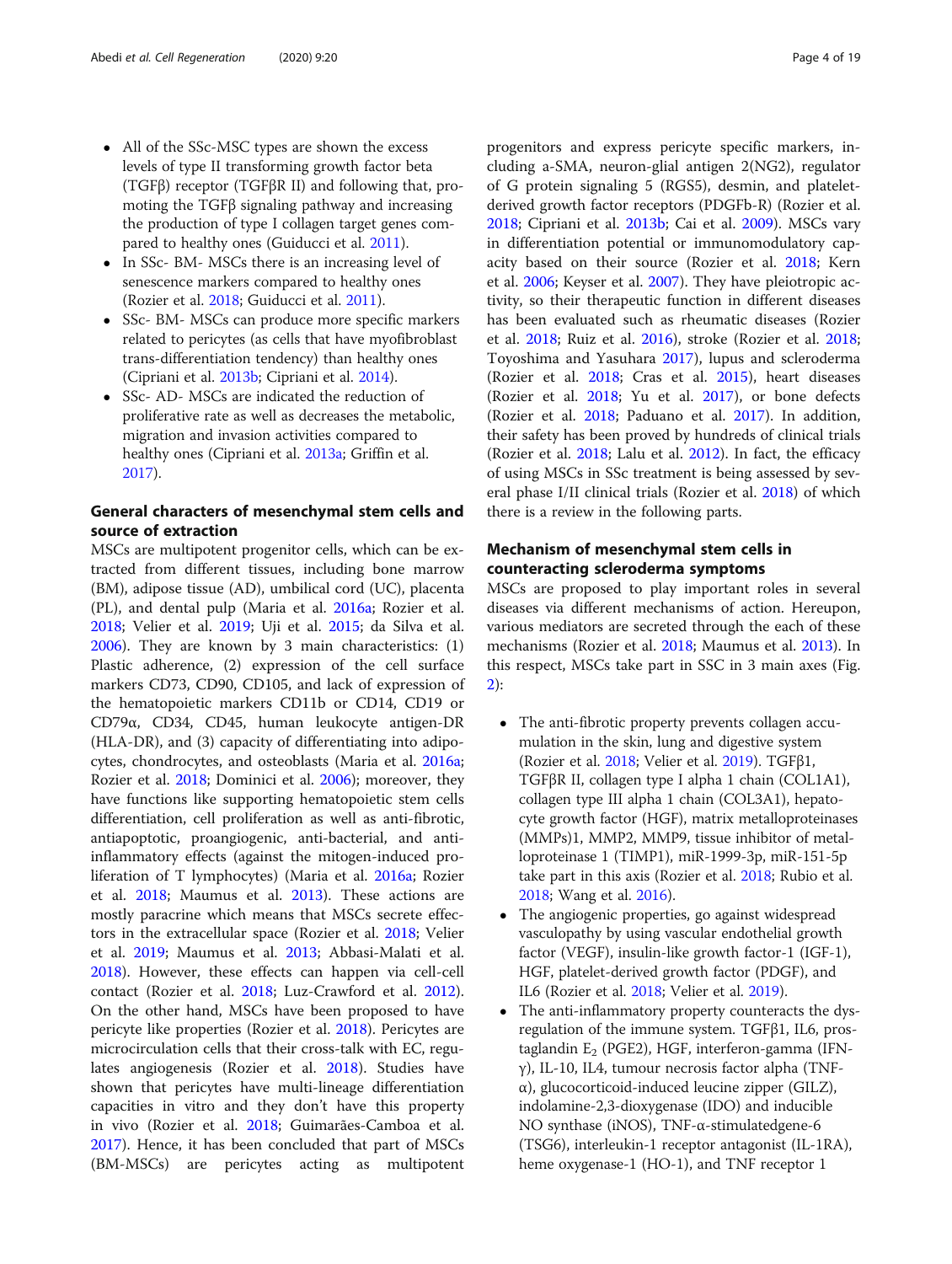<span id="page-4-0"></span>(TNFR1) are associated with this mechanism (Rozier et al. [2018](#page-17-0); Cras et al. [2015;](#page-15-0) Maria et al. [2017](#page-16-0); Peltzer et al. [2018](#page-17-0)) (Fig. 2).

#### The attenuation of vasculopathy

As mentioned earlier, some of the MSCs have pericyte like properties and enhance vasculogenesis through crosstalks with ECs. Herein, in an experimental study, BM-MSCs (positive for α-SMA) were purified from α-SMA- green fluorescent protein(GFP) transgenic mice in order to study their proliferative and pro-angiogenic characteristics and the conclusion was that α-SMA-GFP positive cells can play a role in neovascularization through special cross-talks with ECs (Cai et al. [2009](#page-15-0)). When ischemia happens in an organ due to the structural vessel abnormalities during SSc, progenitor cells enter blood circulation from bone marrow or peripheral niches. They adhere to the injured sites and mature into the endothelial and vascular smooth muscle cells (Guiducci et al. [2008](#page-16-0)). Some of the BM-MSCs are proposed to have the characteristics of endothelial progenitor cells (Guiducci et al. [2008;](#page-16-0) Chopra et al. [2018](#page-15-0)). Some studies have shown that although BM-MSCs are negative for vascular endothelial growth factor receptor2(VEGFR2), von Willebrand factor (vWF), and vascular endothelial cadherin factors, growing under endothelial conditions, makes them to express those factors (Chopra et al. [2018](#page-15-0); Jiang et al. [2002](#page-16-0); Oswald et al. [2004;](#page-17-0) Reyes et al. [2002](#page-17-0)). Therefore, it is suggested that BM-MSCs can differentiate into ECs and promote collaterals forming through paracrine mechanisms (Chopra et al. [2018](#page-15-0); Kinnaird et al. [2004\)](#page-16-0). Oxidative stress is another mechanism contributing to vasculopathy in SSc. ECs exposure to radical oxygen species causes endothelial aging, morphological changes and impairment of cell–cell adhesion. MSCs can attenuate this process by counteracting the immune dysregulation that happens during the pathophysiology of the disease as well as enhancing antioxidant enzyme production (Guiducci et al. [2008](#page-16-0)).

# The attenuation of immune dysregulation

Immune dysregulation is another underlying mechanism of the disease that is caused by increased levels of inflammation (reflected by the level of AOPPs in serum) and the reduction of total antioxidant capacity of the body (Maria et al. [2016a\)](#page-16-0). Studies have shown that BM-MSC treatment in HOCL-induced mouse models significantly increases the mRNA expression of the antioxidant enzymes HO-1 and superoxide dismutase 2 (SOD2) in the lung and Sod2 in the skin. Altogether, these effects imply an enhancement in antioxidant capacity of serum in these mice (Maria et al. [2016a\)](#page-16-0).

#### The attenuation of fibrosis

Fibrosis spreading in SSc happens during three main mechanisms. All these mechanisms and the effect of MSC treatment on their suppression are discussed in the following part.



different mechanism such as an anti-fibrotic effect on collagen accumulation, proangiogenic effect against vasculopathy, and anti-inflammatory and immunomodulatory effects (Peltzer et al. [2018](#page-17-0); Lim et al. [2017;](#page-16-0) Akiyama et al. [2012;](#page-15-0) Chen et al. [2017a](#page-15-0); Maria et al. [2016b\)](#page-16-0)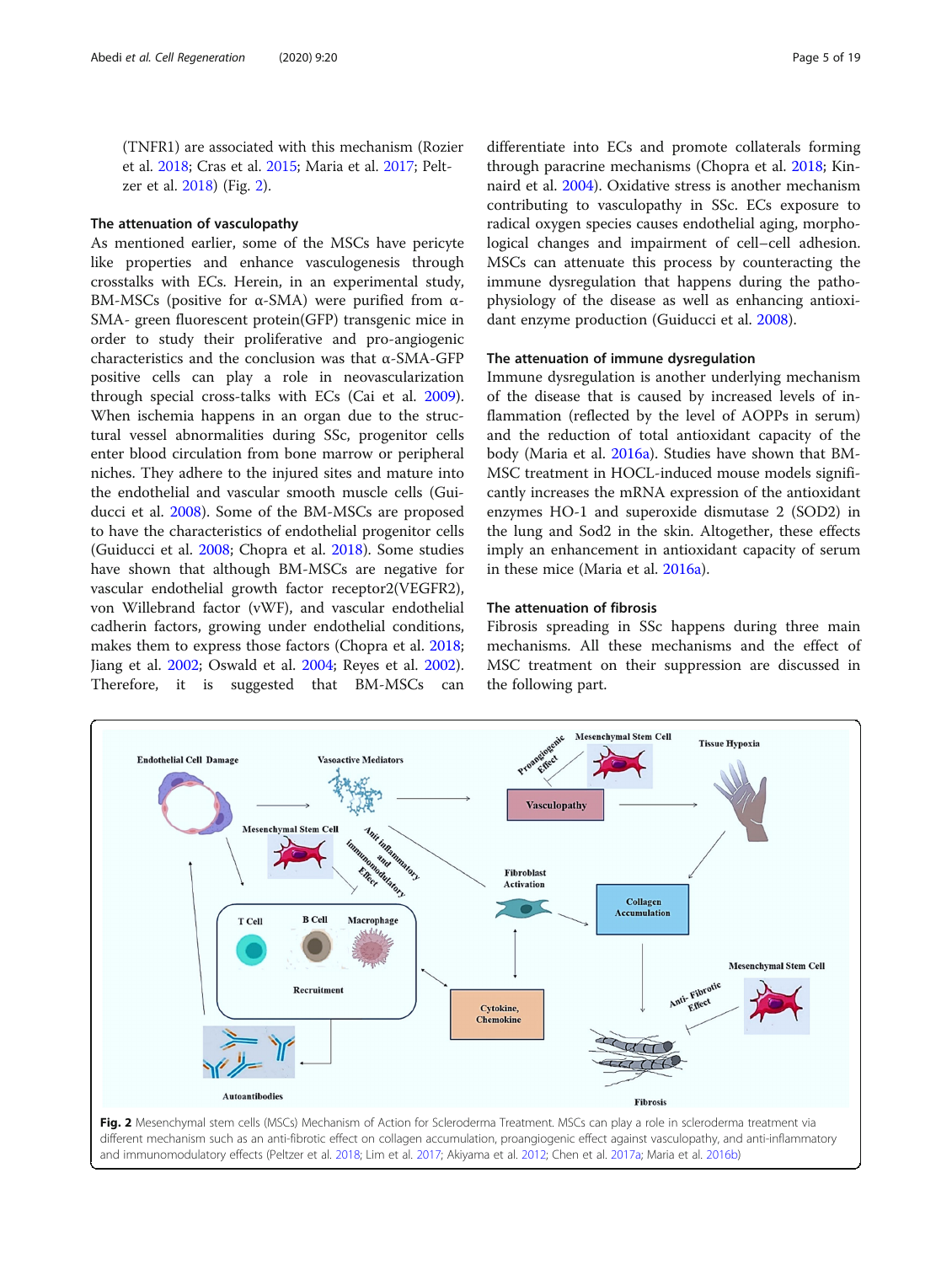| <b>Table 1</b> Sciencerting Genetics Moders (LaNOs et al. 2004, Jimenez and Christier 2002)<br><b>Genetic Model</b> | Category                                | <b>Specific Features</b>                                                                                                                                                                                                                                                                                                                                                                                                                                                                                                                                                                                                                                                                                                                    | Site of                        |
|---------------------------------------------------------------------------------------------------------------------|-----------------------------------------|---------------------------------------------------------------------------------------------------------------------------------------------------------------------------------------------------------------------------------------------------------------------------------------------------------------------------------------------------------------------------------------------------------------------------------------------------------------------------------------------------------------------------------------------------------------------------------------------------------------------------------------------------------------------------------------------------------------------------------------------|--------------------------------|
|                                                                                                                     |                                         |                                                                                                                                                                                                                                                                                                                                                                                                                                                                                                                                                                                                                                                                                                                                             | <b>Fibrosis</b>                |
| Tight skin 1 mouse models(Tsk1/+)                                                                                   | Models with<br>spontaneous<br>mutations | - They are bred as heterozygotes because of lethal homozygous mutation.<br>- They have thickened skin which is tightly joined to the subcutaneous<br>tissue.                                                                                                                                                                                                                                                                                                                                                                                                                                                                                                                                                                                | Skin                           |
|                                                                                                                     |                                         | - The deposition of elastin has risen but there isn't elasticity in the skin.<br>- They present an emphysema-like pathology in the lung due to the in-<br>creased elastin.                                                                                                                                                                                                                                                                                                                                                                                                                                                                                                                                                                  |                                |
|                                                                                                                     |                                         | - They have an enlarged heart and skeleton.<br>- There is partial duplication of the fibrillin-1 gene as a mutation on<br>chromosome 2 which seems to suppress raised levels of TGFB in the<br>extracellular matrix and following stimulating collagen synthesis.                                                                                                                                                                                                                                                                                                                                                                                                                                                                           |                                |
| Tight skin 2 mouse models (Tsk2/+)                                                                                  | Models with<br>spontaneous<br>mutations | - They are generated via mutagenic agent ethylnitrosourea.<br>- Tight skin can be found in the interscapular region.<br>- The mutation is placed on chromosome 1.<br>- They can mimic many characteristics of systemic sclerosis subjects,<br>containing increased deposition of the dermal extracellular matrix, tight<br>skin, and autoantibodies.<br>- They present enhanced transcription percentages of dermal fibroblasts<br>type I and III collagen.<br>- Increased autoimmunity have reported in Tsk2/+ models.                                                                                                                                                                                                                     | Skin                           |
| UCD-200 chickens                                                                                                    | Models with<br>spontaneous<br>mutations | - They are identified by infiltration of perivascular lymphocytic, vascular<br>occlusion caused by endothelial injuries, fibrosis of the skin and visceral<br>organs, and spotted antinuclear antibodies.<br>- There is a genetic defect with an autosomal recessive mode of inheritance<br>or multiple loci interactions.<br>- Five genes including which have been reported to have importance in<br>the pathology of systemic sclerosis including (TGFBR1, IGFBP3, EXOC2/<br>IRF4, CCR8 (located on chromosome 2), and SOCS1(located at<br>chromosome 14) have been recognized to present a high association with<br>the disease.<br>- Mutation of COL1A2 gene (located on chromosome 2) may play a role in<br>avian systemic sclerosis. | Skin and<br>Visceral<br>organs |
| Endothelin-1 mouse models                                                                                           | Transgenic<br>models of fibrosis        | - There is increased expression of endothelin-1.<br>- They have endothelial dysfunction.<br>- They develop glomerulosclerosis and interstitial fibrosis.                                                                                                                                                                                                                                                                                                                                                                                                                                                                                                                                                                                    | Kidney and<br>Lung             |
| Fos-related antigen-2 mouse models Transgenic                                                                       | models of fibrosis                      | - There is overexpressing the Fos-related antigen-2 (FRA-2)<br>- They show microangiopathy along with progression of skin fibrosis.                                                                                                                                                                                                                                                                                                                                                                                                                                                                                                                                                                                                         | Skin and<br>Lung               |
| Type I TGFβ receptor transgenic<br>models                                                                           | Transgenic<br>models of fibrosis        | - There is upregulating of the type I TGF $\beta$ receptor in fibroblasts on a Cre-<br>ER transgenic background.<br>- There are increasing levels of collagen deposition in the skin of through<br>the aging.                                                                                                                                                                                                                                                                                                                                                                                                                                                                                                                               | <b>Skin</b>                    |
| Kinase-deficient type II TGFß<br>receptor transgenic models                                                         | Transgenic<br>models of fibrosis        | - There is a fibroblast-specific transcriptional enhancer (applied to specific-<br>ally express a kinase-deficient mutant type II TGFβ receptor which can in-<br>volve TGFβ) upstream of the COL1A2 collagen gene.<br>- There is the lack of immune activation and autoantibodies.                                                                                                                                                                                                                                                                                                                                                                                                                                                          | Skin and<br>Lung               |
| PDGF receptor-a transgenic models<br>of fibrosis                                                                    | Transgenic<br>models of fibrosis        | - There is conditionally expressed PDGF receptor-a activating mutations.                                                                                                                                                                                                                                                                                                                                                                                                                                                                                                                                                                                                                                                                    | Skin and<br>Internal<br>organs |
| Caveolin-1 deficient models                                                                                         | Knockout models<br>of fibrosis          | - There are raised collagen and fibronectin accumulation along with<br>increased amounts of myofibroblasts.<br>- There is oxidative stress condition.                                                                                                                                                                                                                                                                                                                                                                                                                                                                                                                                                                                       | <b>Skin</b>                    |
| Early growth response protein-1<br>knockout mouse models                                                            | Knockout models<br>of fibrosis          | - There are reduced amounts of infiltrating inflammatory cells in the skin<br>along with the reduced dermal thickness and expression of collagen.                                                                                                                                                                                                                                                                                                                                                                                                                                                                                                                                                                                           | Skin and<br>Lung               |
| Friend leukemia integration factor-1<br>conditional knockout mouse models                                           | Knockout models<br>of fibrosis          | - There is risen vascular permeability.<br>- They mimic the collagen fibril formation abnormalities in systemic<br>sclerosis.                                                                                                                                                                                                                                                                                                                                                                                                                                                                                                                                                                                                               | Skin                           |
| Macrophage chemoattractant<br>protein-1 mouse models                                                                | Knockout models<br>of fibrosis          | - There are reduced fibrotic replies after the injection of basic fibroblast<br>growth factor and connective tissue growth factor into the skin.<br>- There are fewer mast cells, reduction of macrophage recruitment, and<br>fewer CD4+ T-cell amounts.                                                                                                                                                                                                                                                                                                                                                                                                                                                                                    | <b>Skin</b>                    |
| Microsomal prostaglandin E2<br>synthase-1 knockout models                                                           | Knockout models<br>of fibrosis          | - There are bleomycin-induced fibrosis resistant, a-smooth muscle actin<br>levels reduction, and macrophages numbers reduction.                                                                                                                                                                                                                                                                                                                                                                                                                                                                                                                                                                                                             | Skin and<br>Lung               |

# <span id="page-5-0"></span>Table 1 Scleroderma Genetics Models (Lakos et al. [2004;](#page-16-0) Jimenez and Christner [2002](#page-16-0))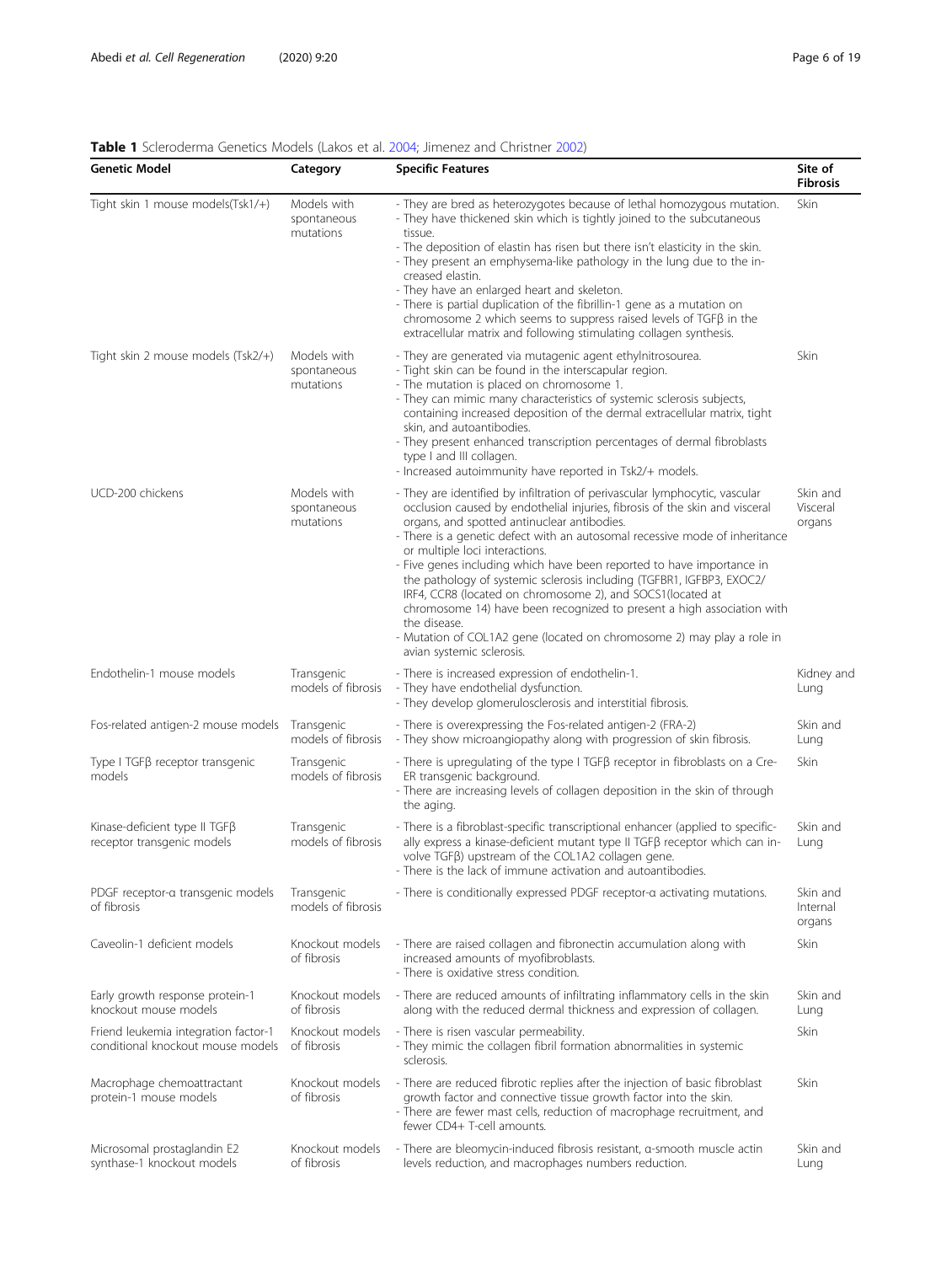| Table 1 Scleroderma Genetics Models (Lakos et al. 2004; Jimenez and Christner 2002) (Continued) |  |  |  |  |  |  |  |
|-------------------------------------------------------------------------------------------------|--|--|--|--|--|--|--|
|-------------------------------------------------------------------------------------------------|--|--|--|--|--|--|--|

| <b>Genetic Model</b>                                                 | Category                       | <b>Specific Features</b>                                                                                                                                                                                                                                        | Site of<br><b>Fibrosis</b> |
|----------------------------------------------------------------------|--------------------------------|-----------------------------------------------------------------------------------------------------------------------------------------------------------------------------------------------------------------------------------------------------------------|----------------------------|
| Peroxisome proliferator-activated<br>receptor-gamma deficient models | Knockout models<br>of fibrosis | - There is more extensive skin thickening with bleomycin compared to<br>wild-type.<br>- They can help to determine the function of this protein in collagen<br>synthesis.                                                                                       | <b>Skin</b>                |
| PTEN conditional knockout mouse<br>models                            | Knockout models<br>of fibrosis | - There are developed thickened skin and collagen deposition along with<br>raised a-smooth muscle actin-bearing fibroblasts numbers, connective tis-<br>sue growth factor-positive fibroblasts, and proliferating cell nuclear<br>antigen-positive fibroblasts. | <b>Skin</b>                |
| Relaxin knockout mouse models                                        | Knockout models<br>of fibrosis | - There is developed skin collagen deposition over time.                                                                                                                                                                                                        | Skin                       |

Tsk1/+ Tight skin1 mouse, Tsk2/+ Tight skin2 mouse, TGFβ Transforming growth factor beta, TGFBR1 Transforming Growth Factor Beta Receptor 1, IGFBP3 Insulinlike growth factor-binding protein 3, CCR3 C-C chemokine receptor type 3, SOCS1 Suppressor of cytokine signaling 1, COL1A2 Collagen Type I Alpha 2 Chain, FRA-2 Fos-related antigen-2, ER Estrogen Receptor, PDGF Platelet-derived growth factor

#### • Reducing the infiltration of immune cells into the skin and lung

Studies have shown that a polymorphic infiltration of immune cells (including CD3+ T cells and F4/80+ and CD11b + macrophages) as well as myofibroblasts (by  $\alpha$ -SMA1 and TGFβ1) plays an important role in the skin and lung fibrosis in bleomycin and HOCl-induced models (Maria et al. [2016a;](#page-16-0) Okamura et al. [2020](#page-17-0); Yoshizaki et al. [2010\)](#page-18-0). However, PAX-51 B cell infiltration wasn't observed in the organ sections (Maria et al. [2016a;](#page-16-0) Okamura et al. [2020](#page-17-0)). A study showed macrophages, neutrophils, and lymphocytes penetration in the lung tissue following intra-tracheal bleomycin injection (Lee et al. [2014\)](#page-16-0). In these studies, AD-MSCs treatment significantly reduced the infiltration of CD4+ and CD8+ T cells, and CD11b + macrophages into the skin compared to the control group (phosphate-buffered saline (PBS)-treated group) (Okamura et al. [2020](#page-17-0)). The same effect was observed in BM-MSC treatment. More precisely, intra alveolar septa showed almost normal architecture and fewer parenchymal cell infiltration was observed in the lung and skin (Maria et al. [2016a\)](#page-16-0).

#### • Reducing mRNA expression of fibrogenic cytokines and collagen

Producing fibrogenic cytokines (including IL-1b, IL-6, IL-10, IL-13, and TNF- $\alpha$ ) is another mechanism that results in the skin and lung fibrosis of SSc in animal models (Maria et al. [2016a;](#page-16-0) Okamura et al. [2020;](#page-17-0) Duncan and Berman [1989;](#page-15-0) Hasegawa et al. [2011;](#page-16-0) Horikawa et al. [2005](#page-16-0); Matsushita et al. [2007;](#page-17-0) Matsushita et al. [2006](#page-17-0)). By contrast, IFN- $γ$  (Th1 cytokine) is an antifibrotic cytokine (Okamura et al. [2020](#page-17-0); Yamamoto et al. [2000](#page-17-0)). A study has shown that AD-MSCs treatment in bleomycin-induced mouse models reduces IL-6, IL-13, TNF-α and pro COL1A2 gene mRNA expression in the skin compared to the control group (Okamura et al. [2020](#page-17-0)). In addition, IFN-γ mRNA levels in the skin of AD-MSCs -treated group were comparable to the control group (Okamura et al. [2020\)](#page-17-0). BM-MSC treatment also resulted in lower levels of IL-1b,IL-6, IL-10 as well as reduced expression levels of COL1, COL3, TGFβ1, and  $\alpha$ -SMA genes in the skin and reduced levels of IL-1b, TNF-α, and IL-10 in the lung in HOCL-induced mouse models (Maria et al. [2016a\)](#page-16-0). BM-MSC treatment also reduced expression of transcripts for tissue remodeling parameters, such as tissue inhibitor of metalloproteinases 1 (TIMP-1), HGF, VEGF, and MMP9 in the skin (Maria et al. [2016a\)](#page-16-0). However, the levels of these parameters were a bit different in the lung tissue (Maria et al. [2016a](#page-16-0)). BM-MSC treatment affected the expression of tissue remodeling parameters in this way: MMp1/ TIMP-1 ratio was increased, along with the reduction of TGFβRII, HGF, MMP9, and VEGFA gene expression (Maria et al. [2016a\)](#page-16-0).

• Decreasing the frequency of cytokine-producing CD4+ T cells and effector B cells in the spleen in scleroderma models

Coming to the number of regulatory and cytokineproducing T cells, and effector/regulatory B cells in the spleen, a study has shown that AD-MSCs treatment reduces the number of TNF-α, IL-13 and IL-17-producing CD4+ T cells and IL-6-producing effector B cells in the spleen of bleomycin models. Besides, AD-MSCs can lower the level of IL-13 and IL-17 expression from CD4+ T cells. However, AD-MSCs doesn't affect the number of T and B regulatory cells (Okamura et al. [2020](#page-17-0)).

# Animal modeling for experimental studies of scleroderma

In order to be able to have an overall view of the preclinical data accessible about various diseases such as SSc, reviewing the main features of different types of animal models that are most commonly used in this field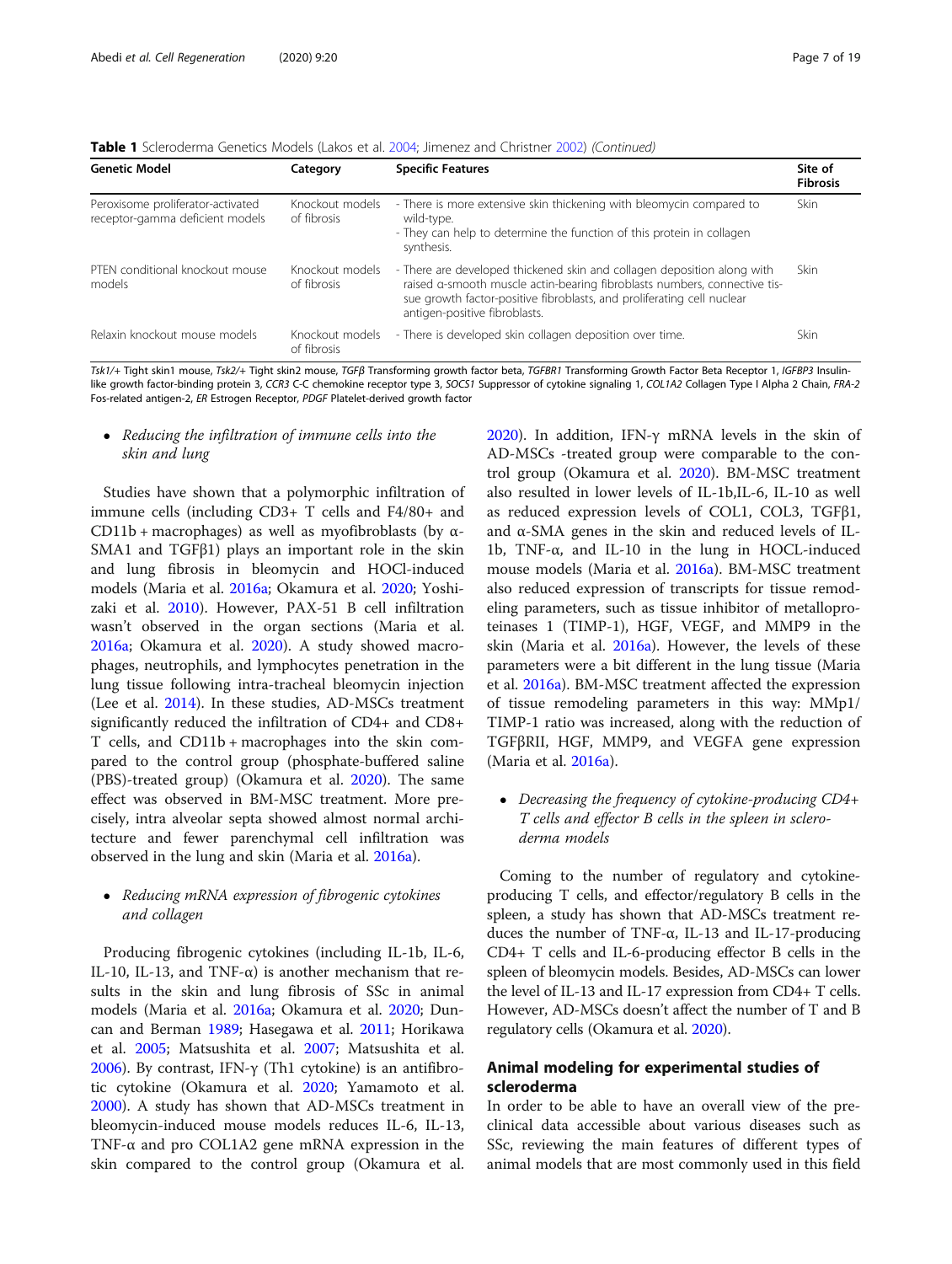<span id="page-7-0"></span>

| Target<br>preclinical<br>feature                            | Animal<br>Models                                 | Observed<br><b>Characteristics</b>                                                                                                                                                                                                            | a jacomete a ciona a aiz<br>The Underlying Mechanisms<br>of Model Designing                                                                                                                                                                                                                                                                | Advantages                                                                                                                                                                                                                                 | <b>Disadvantages</b>                                                                                                                             | References                                                                               |
|-------------------------------------------------------------|--------------------------------------------------|-----------------------------------------------------------------------------------------------------------------------------------------------------------------------------------------------------------------------------------------------|--------------------------------------------------------------------------------------------------------------------------------------------------------------------------------------------------------------------------------------------------------------------------------------------------------------------------------------------|--------------------------------------------------------------------------------------------------------------------------------------------------------------------------------------------------------------------------------------------|--------------------------------------------------------------------------------------------------------------------------------------------------|------------------------------------------------------------------------------------------|
| Systemic<br>phenotype of<br>the disease                     | HOCl-injected<br>mice                            | -skin, lung and kidney<br>implication<br>-vascular abnormalities<br>-autoantibodies<br>production<br>$-\uparrow$ CD4 + T-cell and B-cell<br>in the spleen                                                                                     | HOCI injection→↑ROS:<br>- ↑ collagen and α-SMA produc-<br>tion in skin<br>- anti-DNA topoisomerase-1<br>autoantibodies production $\rightarrow$<br>systemic symptoms<br>HOCl injection→↑AOPP→<br>systemic fibrosis                                                                                                                         | -presenting the key<br>features of the human<br>disease (in three main<br>aspects of fibrosis,<br>inflammation and<br>vasculopathy)<br>- Presenting the role of<br>ROS and AOPPs in<br>the pathogenesis of<br>SSc                          | <b>ND</b>                                                                                                                                        | (Rozier et al.<br>2018; Asano<br>and Sato<br>2013; Morin<br>et al. 2015)                 |
| Skin fibrosis                                               | Vinyl Chloride<br>Injected mice                  | -skin and spleen fibrosis<br>and cell infiltration<br>-1L-4 and IL-13 during<br>a Th2 immune response                                                                                                                                         | vinyl chloride injection→<br>activation of micro chimeric<br>fetal cells→ cell division→<br>symptoms presentation                                                                                                                                                                                                                          | -showing the role of<br>micro chimeric fetal<br>circulating cells and<br>chemical exposure in<br>the pathogenesis of<br>SSc<br>-an easily reproducible<br>model                                                                            | <b>ND</b>                                                                                                                                        | (Morin et al.<br>2015;<br>Storkanova<br>and Tomcik<br>2017;<br>Christner<br>et al. 2000) |
| Lung fibrosis                                               | Silica-induced<br>lung fibrosis<br>mice          | - pulmonary tissue<br>fibrosis                                                                                                                                                                                                                | instillation of silica $\rightarrow$<br>macrophage activation $\rightarrow$<br>phagocytosis of silica<br>particles→ pro-fibrotic cytoki-<br>$nes(PDGF, TGF\beta)$ production $\rightarrow$<br>lung fibrosis                                                                                                                                | -mimicking the<br>pulmonary phenotype<br>of long-term exposure<br>to silica dust(as a per-<br>manent fibrotic<br>stimuli)                                                                                                                  | -an expensive animal<br>model<br>-a time consuming<br>process<br>-specialized equipment<br>requirement<br>-lacking the<br>characteristics of UIP | (Storkanova<br>and Tomcik<br>2017)                                                       |
|                                                             | FITC induced<br>lung fibrosis<br>mice            | -pulmonary edema,<br>inflammation and<br>fibrosis                                                                                                                                                                                             | FITC usage:<br>- binding to the protein in the<br>lungs $\rightarrow$ formation of a new<br>antigen $\rightarrow$ antibody formation<br>-1 mononuclear cells and<br>neutrophils infiltration→ acute<br>lung injury<br>$-\uparrow$ CCL12 and CCL2 $\rightarrow \uparrow$ CCR2<br>expressing fibroblasts $\rightarrow$<br>pulmonary fibrosis | -fibrosis detection<br>using green<br>fluorescence.<br>-the phenotype occurs<br>rather fast (during 14-<br>28 days) and continues<br>for at least 6 months.                                                                                | -lacking the<br>characteristics of UIP                                                                                                           | (Storkanova<br>and Tomcik<br>2017; Chung<br>et al. 2003)                                 |
|                                                             | Radiation-<br>induced lung<br>fibrosis mice      | -pulmonary tissue<br>fibrosis                                                                                                                                                                                                                 | Radiation→ pneumocystis I and<br>Il death $\rightarrow$ the production of<br>pro-inflammatory and pro-<br>fibrotic cytokines ( $TGF\beta$ , $TNF-\alpha$ )<br>by macrophages→ fibrosis                                                                                                                                                     | -presenting the<br>characteristics of UIP.                                                                                                                                                                                                 | -an expensive animal<br>model<br>-a time consuming<br>process                                                                                    | (Storkanova<br>and Tomcik<br>2017)                                                       |
| Lung fibrosis /<br>Immunogenic/<br>inflammatory<br>features | Bleomycin-<br>Injected mice                      | -lung and skin fibrosis<br>-1hydroxyproline<br>-^type-I collagen<br>-Antinuclear<br>autoantibodies<br>production (anti-Scl-70,<br>anti-U1-RNP, and anti-<br>histone)                                                                          | Bleomycin<br>injection→↑ROS → endothelial<br>cell damage and fadhesion<br>$molecules \rightarrow$ leukocytes<br>attraction and fibroblast<br>$activation \rightarrow fibrosis$                                                                                                                                                             | -presenting some of<br>the early inflammatory<br>symptoms of the<br>disease.<br>-useful to test the<br>efficacy of anti-fibrotic<br>therapeutics<br>-useful to assess the<br>potential of the pro-<br>inflammatory genes of<br>the patient | -not presenting the<br>typical clinical features<br>and autoantibody<br>patterns of the disease                                                  | (Rozier et al.<br>2018; Morin<br>et al. 2015;<br>Yamamoto<br>2010)                       |
| inflammatory<br>features                                    | Immunogenic/ Scl-GVHD mice                       | -fibrosis formation and<br>chronic inflammation of<br>the skin, lung, and<br>gastrointestinal tract<br>-↑CCL2, CCL5, CCL17,<br>IFN-y-inducible chemo-<br>kines, PDGF, CTGF, FGF,<br>EGF, NGF, VEGF and ad-<br>hesion molecules in the<br>skin | BM and spleen cells<br>transplantation into BALB/cJ (H-<br>2d) mice $\rightarrow$ the donor immune<br>cells infiltration+ auto-reactive<br>host T cells escape from thymic<br>negative selection                                                                                                                                           | -demonstrating many<br>clinical and histological<br>similarities to<br>scleroderma                                                                                                                                                         | -ND on symptoms of<br>vasculopathy<br>presentation in mice<br>while vasculopathy is<br>one the signs of<br>patients with Scl-GVHD                | (Morin et al.<br>2015;<br>Yamamoto<br>2010)                                              |
| Pulmonary<br>atrial<br>hypertension<br>(PAH)                | chronic<br>hypoxia+<br>semaxanib<br>$(SU5416) -$ | -PAH                                                                                                                                                                                                                                          | hypoxia $\rightarrow$ pro-inflammatory cy-<br>tokines secretion<br>SU5416:<br>-^qrowth factors (FGF,                                                                                                                                                                                                                                       | -exhibiting the<br>pathophysiological<br>role of endothelial<br>proliferation of                                                                                                                                                           | -the hypoxia-induced<br>PAH is slight and<br>reversible                                                                                          | (Storkanova<br>and Tomcik<br>2017; Nicolls<br>et al. 2012)                               |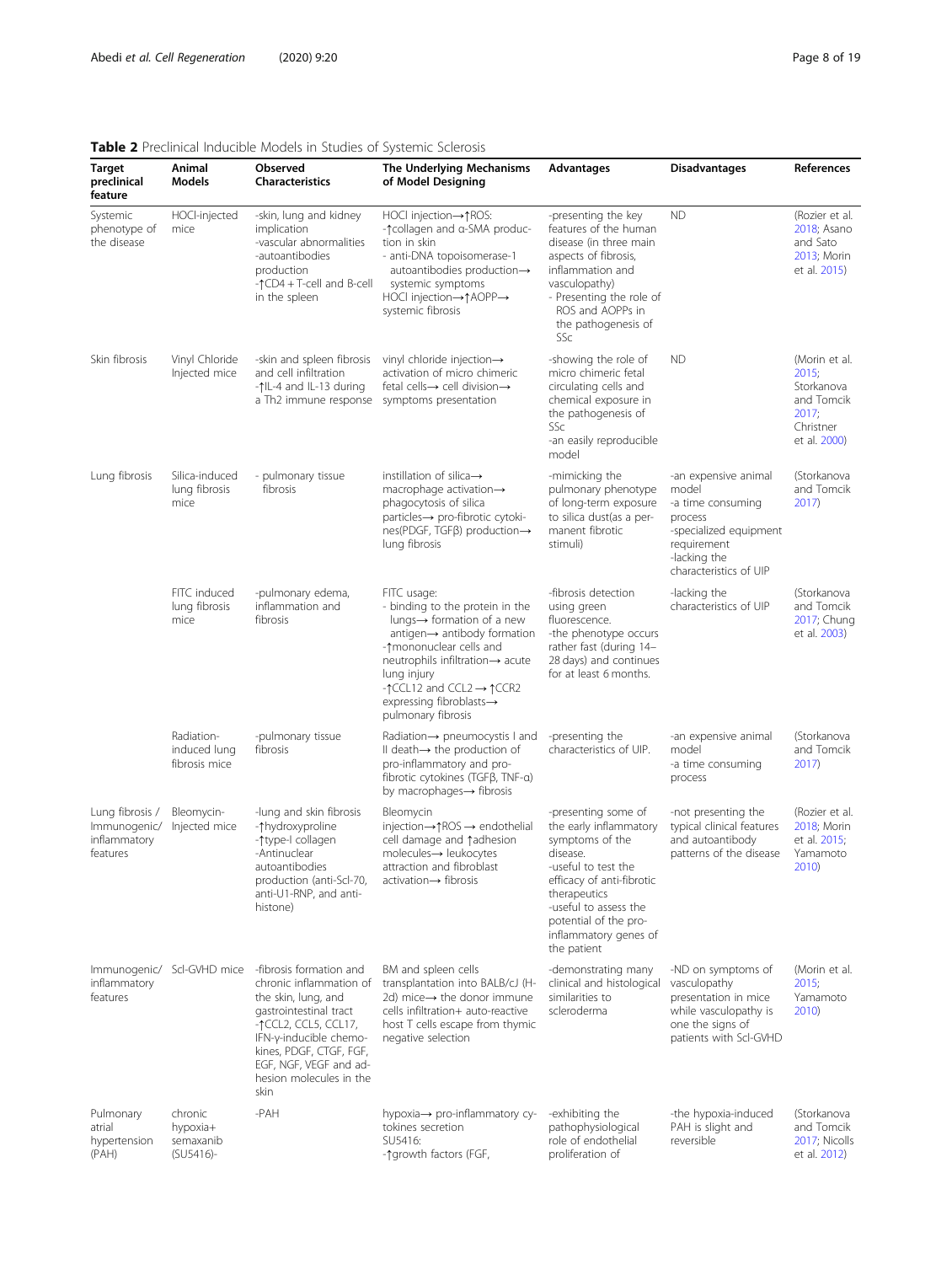| <b>Target</b><br>preclinical<br>feature           | Animal<br><b>Models</b>                          | Observed<br><b>Characteristics</b>                                                                                                                                                              | The Underlying Mechanisms<br>of Model Designing                                                                                                                                                                   | Advantages                                                                                                                                                                                                                                                       | <b>Disadvantages</b>                                                                                                                                                             | References                                                     |
|---------------------------------------------------|--------------------------------------------------|-------------------------------------------------------------------------------------------------------------------------------------------------------------------------------------------------|-------------------------------------------------------------------------------------------------------------------------------------------------------------------------------------------------------------------|------------------------------------------------------------------------------------------------------------------------------------------------------------------------------------------------------------------------------------------------------------------|----------------------------------------------------------------------------------------------------------------------------------------------------------------------------------|----------------------------------------------------------------|
|                                                   | induced PAH<br>mice                              |                                                                                                                                                                                                 | $PDGF) \rightarrow endothelial cells$<br>proliferation→ PAH<br>-1shear stress in the artery<br>wall→ angioobliterative PAH                                                                                        | pulmonary artery in<br>PAH                                                                                                                                                                                                                                       |                                                                                                                                                                                  |                                                                |
|                                                   | MCTP- induced -PAH<br>PAH rats                   |                                                                                                                                                                                                 | MCTP→ endothelium and<br>smooth<br>muscle cell proliferation and<br>mononuclear inflammatory cells<br>infiltration→ PAH                                                                                           | -presenting the acute<br>process of PAH                                                                                                                                                                                                                          | -the induced<br>phenotype is easily<br>treatable that is<br>different from PAH in<br>human SSc                                                                                   | (Storkanova<br>and Tomcik<br>2017;<br>Stenmark<br>et al. 2009) |
|                                                   | SU5416-<br>induced PAH<br>athymic rats           | -severe PAH                                                                                                                                                                                     | macrophage, B cell and anti-<br>endothelial antibodies→ pul-<br>monary artery inflammation $\rightarrow$<br>lack of regulatory T cell→ se-<br>vere PAH                                                            | -studying the function<br>of T reg anti-<br>inflammatory cells in<br>counteracting PAH in<br>SSc patients.                                                                                                                                                       | <b>ND</b>                                                                                                                                                                        | (Storkanova<br>and Tomcik<br>2017; Nicolls<br>et al. 2012)     |
|                                                   | $ETAR$ and $AT1R$<br>antibodies<br>injected mice | - obliterative<br>vasculopathy of<br>pulmonary vessels<br>-PAH                                                                                                                                  | anti-ETAR and anti-AT <sub>1</sub> R injec-<br>tion→↑α-SMA expression and<br>lymphocyte infiltration in peri-<br>vascular areas-> obliterative<br>vasculopathy, *vascular reactiv-<br>ity and vascular remodeling | -useful to assess the<br>roles of $ET_AR$ and $AT_1R$<br>antibodies in the<br>disease pathogenesis                                                                                                                                                               | <b>ND</b>                                                                                                                                                                        | (Morin et al.<br>2015; Becker<br>et al. 2014)                  |
| Phenotypes<br>caused by a<br>particular<br>factor | $1+$ CFA<br>injected mice                        | topoisomerase- -skin and lung fibrosis<br>-↑IL-6, TGF-β1, IL-17 and<br>$IL-10$<br>-Th2 and Th17 in BAL                                                                                          | topoisomerase-1 + CFA<br>injection→↑Th2/Th17 immune<br>pathway→ skin sclerosis, ILD,<br>and 1inflammatory cytokines                                                                                               | -mimicking diffuse SSc ND<br>symptoms<br>-proposing the<br>relationship between<br>responses to topo I<br>and the pathogenesis<br>of the disease.<br>-advantageous for<br>studying the effects of<br>immunosuppressive<br>and anti-inflammatory<br>drugs on SSc. |                                                                                                                                                                                  | (Asano and<br>Sato 2013:<br>Morin et al.<br>2015)              |
|                                                   | Angiotensin II-<br>Induced mice                  | -↑collagen, CTGF, TGFβ<br>and pSmad2 expression<br>-*hydroxyproline<br>content in skin<br>-1immune cell<br>infiltration into the skin<br>-Tvascular injury<br>markers(vWF, TSP-1 and<br>MMP-12) | -exogenous angiotensin II:<br>-collagen I receptor<br>stimulation  ightharpoonup skin fibrosis<br>-the dysregulation of<br>endothelial-to-mesenchymal<br>transition→ activated fibroblasts<br>production          | -showing the role of<br>the renin-angiotensin<br>pathway in the<br>process of fibrosis<br>formation<br>-advantageous for<br>studying the effects of<br>anti-inflammatory<br>drugs on SSc.                                                                        | -not mimicking the<br>auto-immune process<br>of the human disease.<br>-blockage of related<br>signaling pathway has<br>little effect on the<br>pathophysiology of the<br>disease | (Asano and<br>Sato 2013:<br>Morin et al.<br>2015)              |
|                                                   | Exogenous<br>$TGFB + CTGF$<br>injected mice      | -ECM-rich skin fibrosis<br>-1 macrophages                                                                                                                                                       | $TGF\beta \rightarrow$ granulation and fibrotic<br>tissue formation<br>CTGF and $bf\rightarrow$ sustained<br>↑ collagen I gene expression→<br>fibrosis maintenance                                                | -presenting sustained<br>fibrosis due to the use<br>of CTGF in<br>combination with<br>TGFB                                                                                                                                                                       | <b>ND</b>                                                                                                                                                                        | (Yamamoto<br>2017)                                             |

#### Table 2 Preclinical Inducible Models in Studies of Systemic Sclerosis (Continued)

HOCI Hypochlorous Acid, CCR CC chemokine receptor, FITC Fuorescein Isothiocyanate, TNF-a Tumour Necrosis Factor Alpha, UIP Usual Interstitial Pneumonia, RNP Ribonucleoprotein, ROS Reactive Oxygen Species, CCL C-C Chemokine Ligand, IFN-γ Interferon-Gamma, NGF Nerve Growth Factor, EGF Epidermal growth factor, GVHD Graft versus host disease, VEGF Vascular Endothelial Growth Factor, FGF Fibroblast Growth Factor, PDGF Platelet-Derived Growth Factor, SU5416 Semaxanib, MCTP Monocrotaline, PAH Pulmonary Atrial Hypertension,  $ET_A R$  Anti-endothelin receptor Type-A, AT<sub>1</sub>R Antiangiotensin Receptor Type - 1, ILD Interstitial Lung Disease, IL Interleukin, CFA Complete Freund's Adjuvant, Th T helper, pSmad2 phospho-Smad2, α-SMA Alpha-Smooth Muscle Actin, vWF von Willebrand Factor, TSP-1 Thrombospondin-1, MMP Matrix Metalloproteinases, SSc Systemic Sclerosis, ECM Extracellular Matrix, bFGF Basic Fibroblast Growth Factor, CTGF Connective Tissue Growth Factor, TGFβ Transforming Growth Factor beta, ND No Data

of study seems to be necessary (Larijani et al. [2019](#page-16-0); Goodarzi et al. [2019b\)](#page-16-0). Herein, current review also helps the researchers with the design of relevant animal studies via providing the pros and cons of each model in detail. The SSc preclinical models are divided in two main categories based on the process of the target phenotype developing: the genetic and inducible animal models.

#### The genetic animal models

According to studies, scleroderma genetics animal models fall into the following three general categories (Lakos et al. [2004;](#page-16-0) Artlett [2014;](#page-15-0) Jimenez and Christner [2002](#page-16-0)) (Table [1](#page-5-0)):

1. SSc models which have emerged through spontaneous mutations (lead to raised extracellular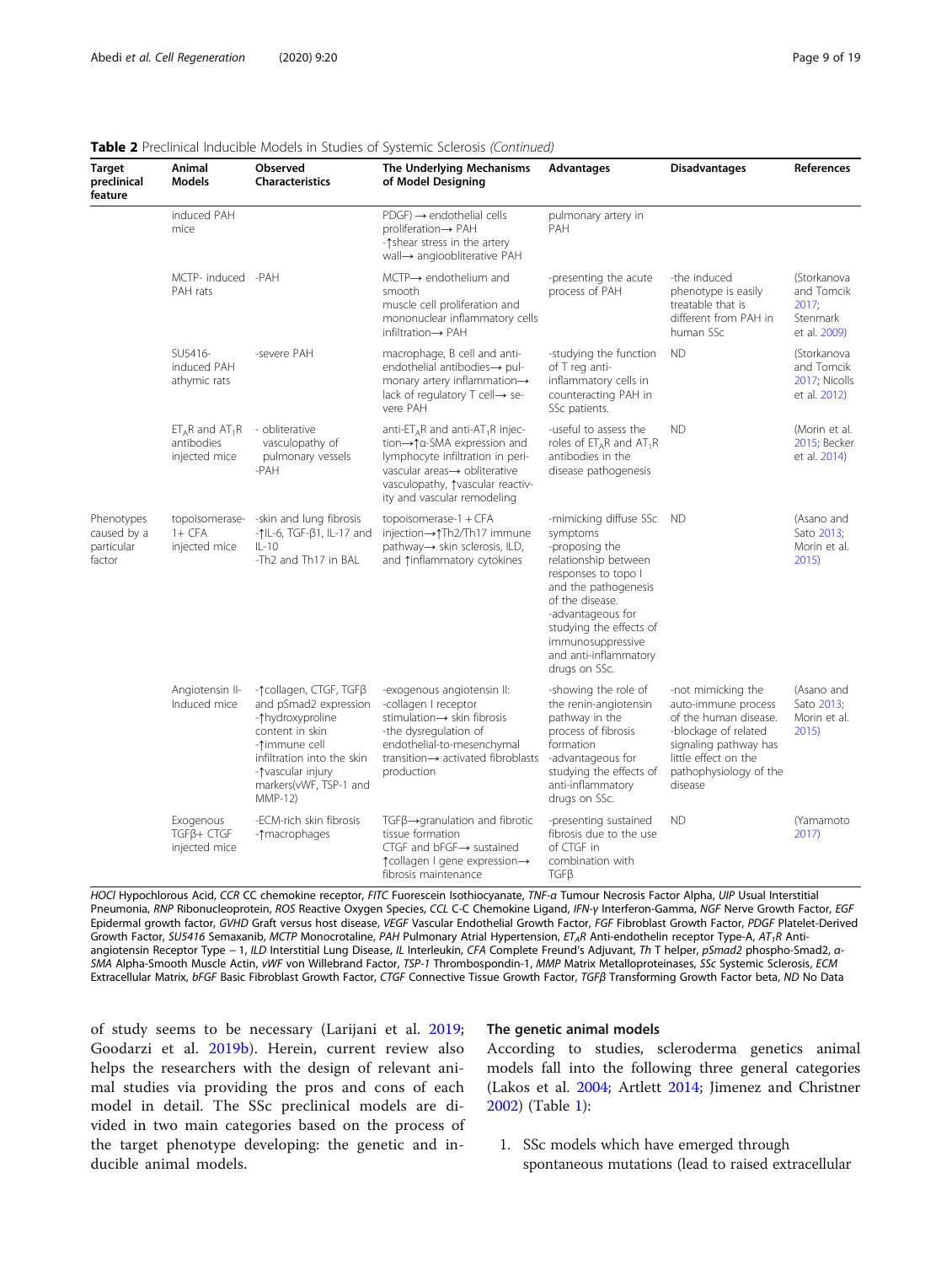#### <span id="page-9-0"></span>Table 3 Some of The MSC-based Animal Studies for Scleroderma

|                           | References Animal models                                                                                                | Origin and dose of MSCs                                            | The site of<br>stem cell<br>injection | <b>Observed outcomes</b>                                                                                                                                                                                                                                                                                                                                    |
|---------------------------|-------------------------------------------------------------------------------------------------------------------------|--------------------------------------------------------------------|---------------------------------------|-------------------------------------------------------------------------------------------------------------------------------------------------------------------------------------------------------------------------------------------------------------------------------------------------------------------------------------------------------------|
| (Okamura<br>et al. 2020)  | Bleomycin intradermic<br>injection/mouse(daily,4 weeks) and Scl-<br>cGVHD(irradiated with 400 cGy twice a<br>day/1 day) | $2 \times 10^5$ syngeneic AD-MSCs                                  | intravenous                           | I dermal thickness<br>Įskin fibrosis (both models)<br>Įlung fibrosis (both models)<br>Linfiltration of immune cells into the<br>skin<br><b>JCOL1A2 mRNA expression</b><br>$LIL-6$ and $IL-13$<br>$LIL-10$ and IFN- $\gamma$<br>↓ frequency of cytokine producing<br>CD4+ T cells and effector B cells in<br>the spleen                                      |
| 2018)                     | (Maria et al. HOCl intradermic<br>injection/mouse<br>(daily, 42 days)                                                   | $2.5 \times 10^5$ syngeneic BM-MSCs                                | intravenous                           | ↓ skin thickness<br>$\downarrow$ IL-1 $\beta$ , TNF-a, IL-6, and IL-10<br>expression<br>L cellular infiltrates<br>#anti-scl70 autoantibody producing<br>#skin inflammation<br>Imyofibroblastic activation (MSC<br>injected on d42)<br>↑MMP1 (MSC injected on d42)<br>JTIMP1 (MSC injected on d42)<br>*all the other results are from MSC<br>injection on d0 |
| (Rubio<br>et al. 2018)    | Bleomycin intratracheal/mouse                                                                                           | 5 × 105 syngeneic AD-MSCs                                          | intravenous                           | ≠skin fibrosis<br>#lung fibrosis<br>I total wound size<br>L expression of miR-199-3p in skin<br>wound tissue and lungs<br>#CAV-1 downregulating<br>#AKT Phosphorylating<br>#inflammatory markers upregulating<br>≠av-integrin mRNA upregulating                                                                                                             |
| (Lan et al.<br>2017)      | Bleomycin intratracheal/mouse                                                                                           | $2.5 \times 10^5$ syngeneic OSM<br>preconditioned BM-MSCs          | intratracheal                         | ↑ wound healing<br>¿collagen content<br><b>LECM</b> synthesis<br>Linflammatory mediators<br>↓lung edema<br>I total cells and neutrophils in BAL<br>fluid<br>Ifibrotic factors in the lung<br>Lhistological changes                                                                                                                                          |
| (Jiang et al.<br>2017)    | Bleomycin subcutaneous/mouse(daily,21<br>days)                                                                          | $1 \times 10^6$ syngeneic BM-MSCs<br>overexpressing Trx-1          | subcutaneous                          | <b>Lapoptosis</b><br>$\downarrow$ Bax<br>¿cleaved caspase 3<br>$fBcl-2$<br>#Dermal thickening<br>LTGFβ, α-SMA, fibronectin and colla-<br>gen 1 expression in the skin                                                                                                                                                                                       |
| (Huleihel<br>et al. 2017) | Bleomycin intratracheal/mouse                                                                                           | $5 \times 105$ human BM-MSCs overex- intravenous<br>pressing let7d |                                       | Lweight loss<br>LCD45 positive cells in the lung<br>Lcollagen transcript levels<br>NC in a-SMA, HMGA-2, N-Cadherin<br>and FSP-1 expression                                                                                                                                                                                                                  |
| 2017 <sub>b</sub>         | (Chen et al. Tsk1/+ mouse                                                                                               | $1 \times 10^5$ allogeneic BM-MSC /10 g intravenous<br>bodyweight  |                                       | tosteoblast and osteoclast numbers in<br>the femurs<br>tserum levels of type I collagen cross-<br>linked telopeptide (CTX) and sRANKL<br>tbone formation rate<br>↑CFU-F<br>Improvement of osteogenic<br>differentiation of BM-MSCs in mice<br>↑Runx2, ALP, and OCN<br>Jadipocytes in the bone marrow                                                        |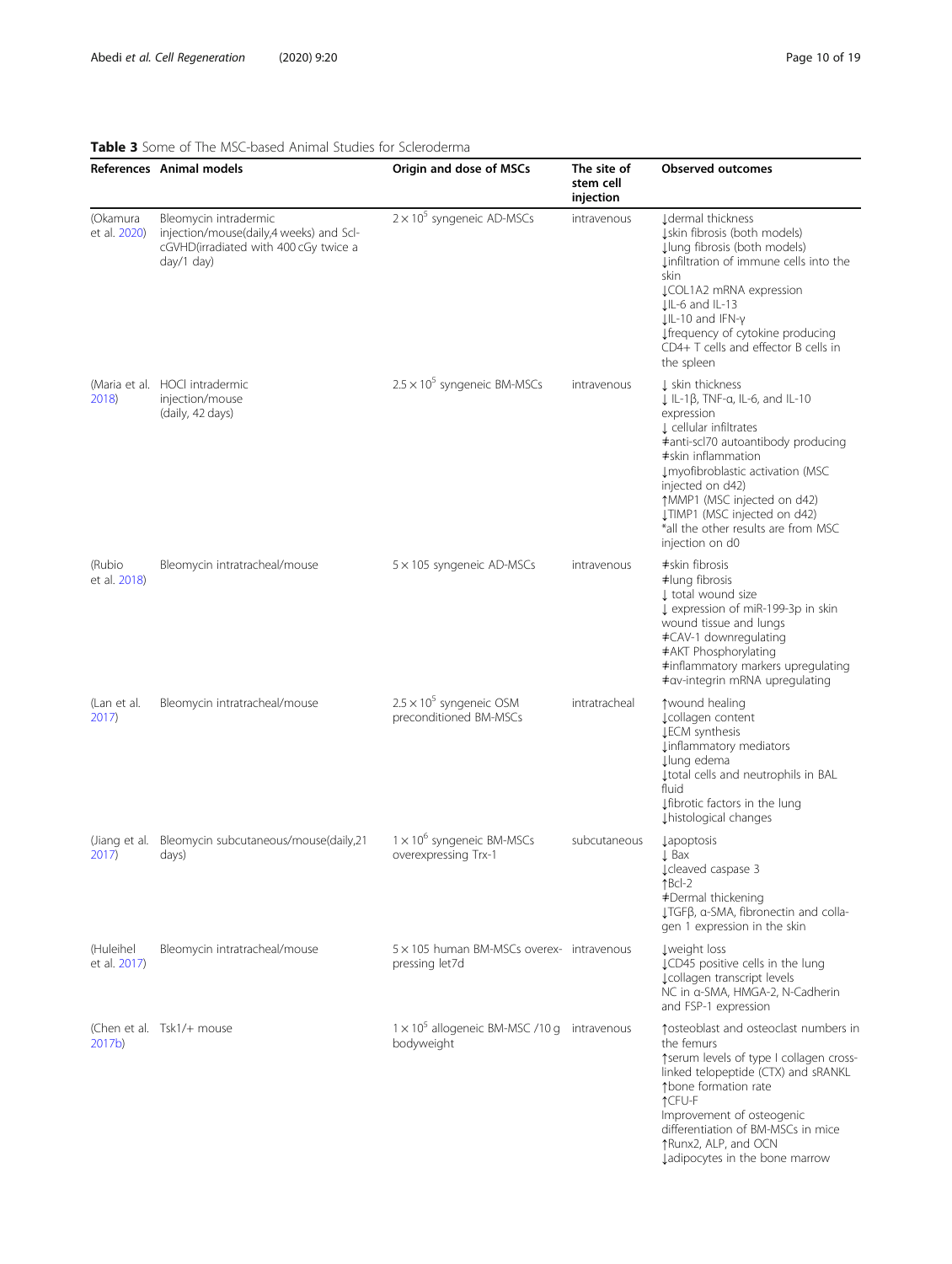|        | References Animal models                                              | Origin and dose of MSCs                                                                            | The site of<br>stem cell<br>injection | <b>Observed outcomes</b>                                                                                                                                                                                                                                                                                                                                                                                                              |
|--------|-----------------------------------------------------------------------|----------------------------------------------------------------------------------------------------|---------------------------------------|---------------------------------------------------------------------------------------------------------------------------------------------------------------------------------------------------------------------------------------------------------------------------------------------------------------------------------------------------------------------------------------------------------------------------------------|
|        |                                                                       |                                                                                                    |                                       | LPPARy and LPL expression                                                                                                                                                                                                                                                                                                                                                                                                             |
| 2016b) | (Maria et al. HOCl intradermic<br>injection/mouse(daily, 42 days)     | 2.5 10 <sup>5</sup> human BM-MSCs/ AD-<br><b>MSCs</b>                                              | intravenous                           | Irate in skin thickness formation<br>I total collagen deposition in skin and<br>lungs<br>LCOL1, COL3 and a-SMA gene<br>expression<br>Linfiltration of CD3+ T lymphocytes<br>and F4/80+ macrophages<br>↑MMP1/TIMP1 ratio(higher in human<br>AD-MSCs)<br>LTNF-a, IL-1b and IL-10 in skin(lower<br>in human AD-MSCs)<br>Lpulmonary fibrosis<br>LCOL1 and a-SMA transcripts<br>I.TNF-a<br>J.IL-1b (lower in human AD-MSCs)<br>NC in IL-10 |
| 2016)  | (Cahill et al. Bleomycin intranasal/mice                              | $5 \times 104$ allogeneic or HGF<br>knockdown BM-MSCs/g<br>bodyweight                              | intravenous                           | Lcollagen deposition in the lung<br>ImRNA expression of IL-1b in the<br>lung<br>I protection against fibrosis (treatment<br>with HGF knockdown stem cell)<br>Lepithelial apoptosis in the lung                                                                                                                                                                                                                                        |
| 2016a) | (Maria et al. HOCl intradermic<br>injection/mouse<br>(daily, 42 days) | $2.5 \times 10^5$ (the most efficient<br>dose), $5 * 10^5$ , or $10^6$ syngeneic<br><b>BM-MSCs</b> | intravenous                           | Lskin thickness<br>I total collagen content in the skin<br>Lof COL1, COL3, TGFβ1, and α-SMA in<br>skin<br>LCol3 and TGFβ1 in the lung(in a<br>single dose injection on day21)<br>I deposition of collagen in lung<br>Lless ECM deposition<br>Lcellular infiltration<br><b>Jserum AOPP production</b><br>↑serum antioxidant capacity<br>Janti-Scl-70 antibody serum levels                                                             |

#### Table 3 Some of The MSC-based Animal Studies for Scleroderma (Continued)

Scl-cGVHD Sclerodermatous chronic Graft Versus Host Disease, COL1A2 Collagen type I alpha 2 chain, miR Micro RNA, CAV-1 Caveolin-1, OSM Oncostatin M, BAL Bronchoalveolar lavage, Trx-1 Thioredoxin 1, FSP-1 Fibroblast-specific protein 1, HMGA High mobility group A, sRANKL Soluble Receptor Activator of Nuclear Factor, CFU-F Colony-Forming Unit–Fibroblastic, OCN Osteocalcin, ALP Alkaline phosphatase, Runx2 Runt-related transcription factor 2, LPL Lipoprotein Lipase, PPARγ Peroxisome Proliferator-Activated Receptor γ, TIMP1 Tissue Inhibitor of Metalloproteinase 1, MMP Matrix Metalloproteinases, α-SMA Alpha-Smooth Muscle Actin, AD Adipose, TNF-α Tumour Necrosis Factor Alpha, HGF Hepatocyte Growth Factor, BM Bone Marrow, IL Interleukin, HOCl Hypochlorous Acid, MSC Mesenchymal Stem Cell, COL Collagen, TGFβ Transforming Growth Factor beta, ECM Extracellular Matrix, AOPP Advanced Oxidation Protein Products, NC No Change

matrix deposition) to the genome. This type has demonstrated to be valuable for investigating fibrosis and vasculopathy. Nevertheless, since SSc is not hereditary in humans, the mutations existing in this type cannot be applied to humans.

- 2. Transgenic models of fibrosis, which are momentous to recognize the part of particular genes related to fibrosis.
- 3. Knockout models of fibrosis that analyze the specific participation of a gene in fibrosis.

#### Inducible animal models

Several animal models are categorized as inducible ones (Asano and Sato [2013;](#page-15-0) Morin et al. [2015](#page-17-0)). Every model can mimic particular manifestations of the disease. To the date, mice and rats have been widely used as inducible animal models and are subdivided into several

groups based on their target preclinical manifestations such as developing lung or skin fibrosis, mimicking inflammatory phases of the disease, pulmonary hypertension (Storkanova and Tomcik [2017](#page-17-0)) and presenting exact mechanisms induced by a particular factor. The HOCL-injected model is largely used in preclinical studies of scleroderma and exhibits systemic phenotype of human SSc through developing fibrosis, inflammation and vasculopathy as the main pathophysiological aspects of the disease (Asano and Sato [2013](#page-15-0); Morin et al. [2015](#page-17-0)). A subgroup of models exclusively simulates the pattern of fibrosis extension in pulmonary tissue through fibroblast activation and increasing collagen gene expression (Storkanova and Tomcik [2017\)](#page-17-0). Some models present skin fibrosis through the activation of micro-chimeric fetal cells (Storkanova and Tomcik [2017](#page-17-0)) and some simulate the inflammatory phases of SSc through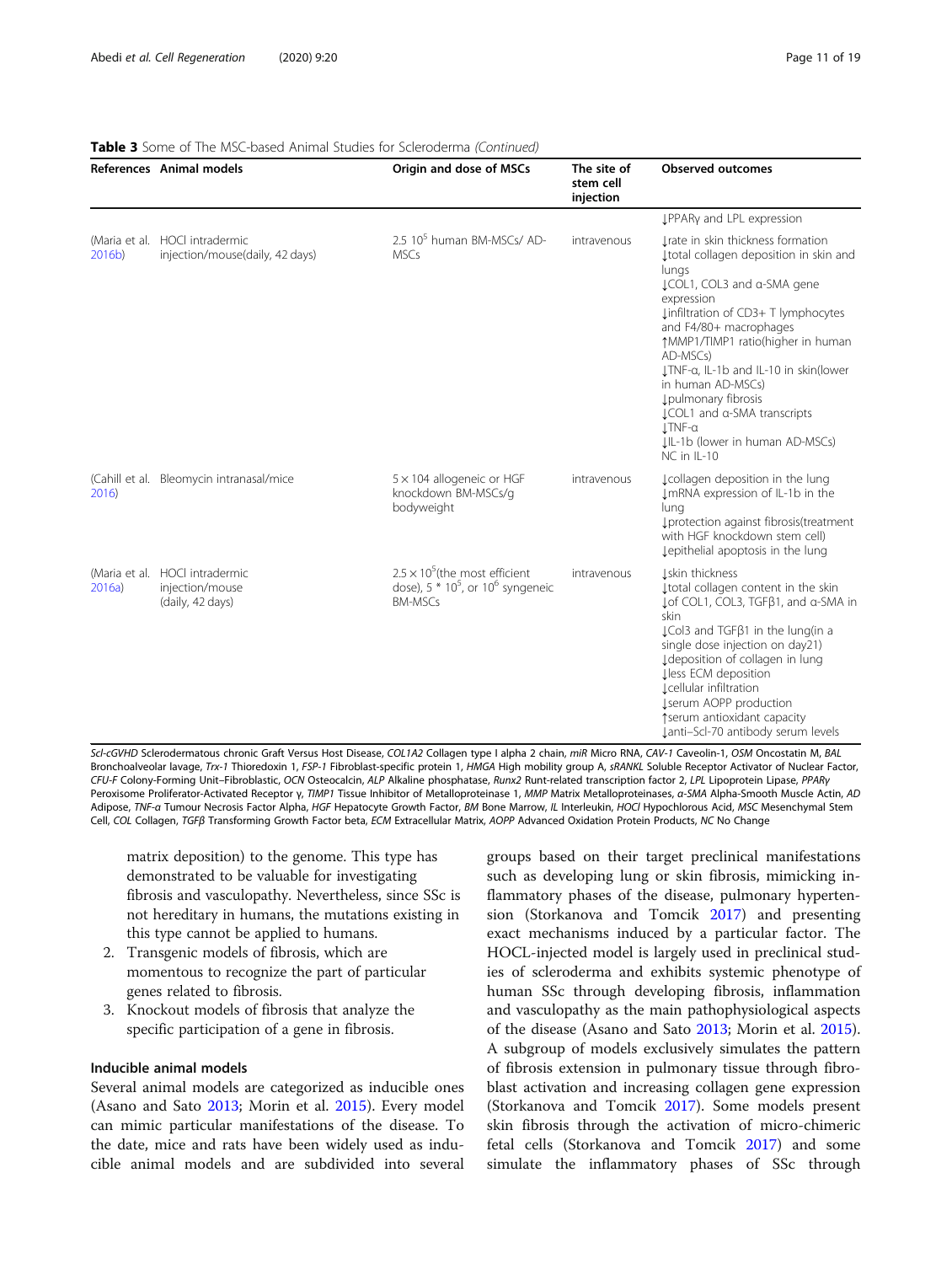# <span id="page-11-0"></span>Table 4 Some of MSC-based Clinical Data For Scleroderma

| Source<br>of cells<br>or<br>tissues           |                                  | References Type of the<br>study | The site of stem cell<br>iniection                                                                                                                                            | Included patients                                                                                                  | <b>Clinical outcomes</b>                                                                                                                                                                                                                                                  | <b>Post-intervention</b><br>complications                                                                                                           |
|-----------------------------------------------|----------------------------------|---------------------------------|-------------------------------------------------------------------------------------------------------------------------------------------------------------------------------|--------------------------------------------------------------------------------------------------------------------|---------------------------------------------------------------------------------------------------------------------------------------------------------------------------------------------------------------------------------------------------------------------------|-----------------------------------------------------------------------------------------------------------------------------------------------------|
| Fat<br>tissue<br>auto<br>qraft $\pm$<br>PRP   | (Daumas<br>et al. 2020)          | Case report                     | -PRP/microfat in nasolabial<br>folds and chin and<br>cheekbones<br>-PRP/emulsified fat in upper<br>lip, lower lip, and<br>submucosally at the level of<br>the oral commissure | 1 patient Affected by<br>systemic sclerosis-<br>related perioral<br>thickening                                     | tskin trophicity                                                                                                                                                                                                                                                          | -minimal Bruising, pain and<br>swelling in donor areas<br>-superficial hematomas in the<br>injection site                                           |
|                                               | (Del Papa<br>et al. 2019)        | Clinical trial                  | the base of the finger                                                                                                                                                        | 25/13 patients with<br>IDU(fat/control<br>groups)                                                                  | ↑IDU healing<br><b>Lpain</b><br>the number of<br>capillaries in the<br>affected digit                                                                                                                                                                                     | <b>NR</b>                                                                                                                                           |
| Fat<br>tissue<br>auto<br>graft/<br>AD-<br>MSC | (Onesti<br>et al. 2016)          | Clinical trial                  | Subcutaneous peri-oral<br>location                                                                                                                                            | 5/5 affected by dcSSc<br>(fat/ AD-MSC groups)                                                                      | ↑subjective wellness<br>of the skin in the<br>perioral areas<br>↑IvMHISS score<br>↑ mouth opening<br>↑VAS score<br>*the results were not<br>significantly different<br>between two groups                                                                                 | <b>NR</b>                                                                                                                                           |
| AD-<br>MSC                                    | (Khanna<br>et al. 2018)          | Clinical trial                  | Subcutaneous in all fingers                                                                                                                                                   | 48/40With<br>impairment of hand<br>function(diffuse and<br>limited sclerosis<br>cases)(AD-MSC /<br>control groups) | ↑CHFS score<br><b>LRCS</b><br>↑SHAQ score<br>Improvement in EQ-<br>5D-5L assessment(-<br>diffuse subjects)<br>↑Patient Global<br>Assessment of SSc<br>activity(diffuse<br>subjects)                                                                                       | -Upper respiratory tract<br>infection<br>-Arthralgia<br>-Cellulitis<br>-Pain in extremity<br>-Hypoesthesia<br>The process is reported to be<br>safe |
| <b>ADSVF</b><br>$±$ PRP                       | (Virzì et al.<br>2017)           | Case report                     | Subcutaneous in peri-oral and<br>malar area                                                                                                                                   | 6 patients affected<br>by dcSSc                                                                                    | ↑ skin elasticity<br>(improvement of the<br>opening and<br>extension<br>benchmarks of the<br>labial rhyme)<br><b>Jlongitudinal skin</b><br>wrinkles of the upper<br>lip more<br>harmonious, less<br>tense, ^capillary<br>density<br>Lyascular ectasia<br>↑neoangiogenesis | <b>NR</b>                                                                                                                                           |
|                                               | (Song et al. Case report<br>2017 |                                 | Subcutaneous in<br>metacarpophalangeal of both<br>hands and the amputation<br>stump of the left middle<br>finger, and under a skin<br>necrosis in the right hand.             | 62 patients affected<br>by dcSSc                                                                                   | There was no need<br>to further<br>amputation because<br>of gangrene, ulcer<br>and impaired wound<br>healing.                                                                                                                                                             | <b>NR</b>                                                                                                                                           |
|                                               | (Daumas<br>et al. 2017)          | Clinical trial                  | All fingers                                                                                                                                                                   | 12 patients with<br>hand disability of at<br>least 20 points using<br>CHFS.                                        | ↑SHAQ score<br>↑CHFS score<br>↑ grip strength<br>↑pinch strength<br>$L$ RCS<br><b>JDU</b><br>NC in Mean global<br>disease severity score                                                                                                                                  | <b>NR</b>                                                                                                                                           |
| UC-<br>MSC                                    | (Zhang<br>et al. 2017)           | Clinical trial                  | <b>NR</b>                                                                                                                                                                     | 14 patients affected<br>by dcSSc                                                                                   | Iskin thickness<br>↑lung function (in 3                                                                                                                                                                                                                                   | -upper respiratory tract<br>infections -diarrhea                                                                                                    |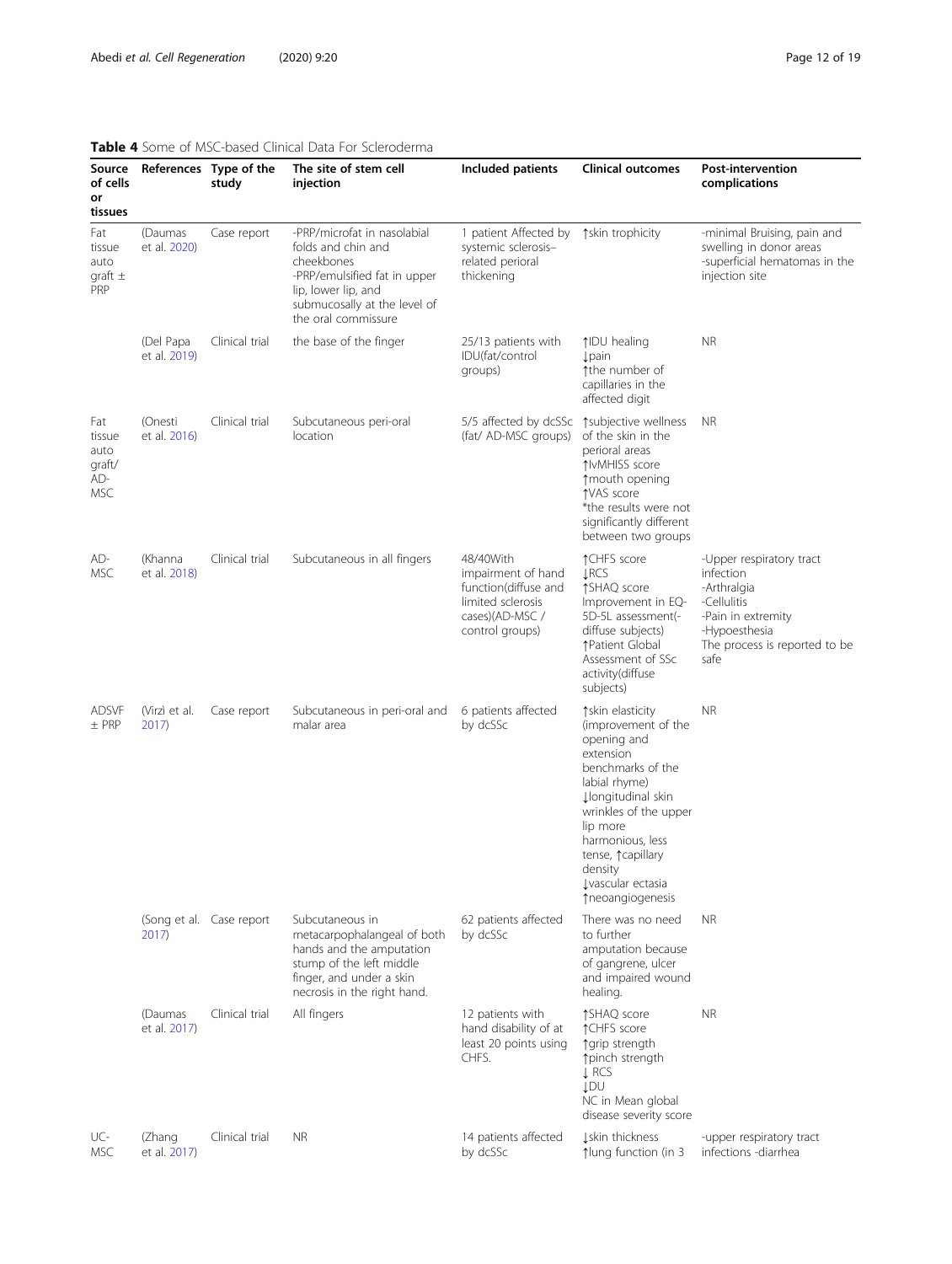immune cell infiltration (Morin et al. [2015;](#page-17-0) Storkanova and Tomcik [2017](#page-17-0); Yamamoto [2010\)](#page-17-0). Several models are designed for pulmonary hypertension studies and the others develop particular processes induced by related factors; for example, the role of anti-topoisomerase immunization, TGFβ, anti-endothelin I receptor type-A and anti-angiotensin II receptor type − 1 antibodies in developing the pathological phenotype can be studied in particular models (Storkanova and Tomcik [2017](#page-17-0)). Therein, several preclinical models and their different features in addition to advantages and disadvantages are provided in detail in Table [2](#page-7-0).

# Animal studies for mesenchymal stem cells based treatments in scleroderma

In order to have a better overview on the effects of MSC treatment on SSc phenotype, preclinical data from animal studies with a publication date from 2016 till now is reviewed. Bleomycin-induced, HOCl-injected and Tsk1/+ models are three most commonly used animal models in this case. Moreover, among different types of mesenchymal stem cells, there has been a favored toward using BM-MSC in SSc animal experiments. Studies have shown that AD-MSC injection in SSc models counteracts fibrosis expansion in the lung and skin as well as levels of cytokines and gene products involved in fibrosis forming (Okamura et al. [2020](#page-17-0); Rubio et al. [2018](#page-17-0); Maria et al. [2016b](#page-16-0)). A better state of wound healing and lower levels of inflammation were also observed in the implicated sites (Rubio et al. [2018;](#page-17-0) Maria et al. [2016b](#page-16-0)). The same effects were reported from BM-MSC based experiments (Maria et al. [2016a](#page-16-0); Maria et al. [2016b;](#page-16-0) Lan et al. [2017](#page-16-0); Maria et al. [2018\)](#page-16-0) as well as proposing the beneficial effect of HGF in causing BM-MSC to function more efficiently against fibrosis expansion (Cahill et al. [2016](#page-15-0)). In addition, some studies have reported the potential of thioredoxin 1 (Trx-1) overexpressing BM-MSC in lowering the apoptosis rate (Jiang et al. [2017\)](#page-16-0). BM-MSC injection also decreases osteopenia and bone marrow substitution by adipose tissue in Tsk1/+ SSc models (Chen et al. [2017b](#page-15-0)). The inhibition of mammalian target of rapamycin (mTOR) pathway has been suggested as the underlying mechanism (Chen et al. [2017b\)](#page-15-0). Beneficial effects of MSCbased therapeutic approaches on animal models of SSc have been provided in more detail in Table [3.](#page-9-0)

# Clinical studies on mesenchymal stem cells-based treatments for scleroderma subjects

Clinical experiments of MSC-based treatments of SSc are provided in two categories of case reports and clinical trials. AD-MSC, UC-MSC, adipose tissue-derived stromal vascular fraction (ADSVF) and autologous fat are cells/tissues used in the studies we reviewed in order to counteract SSc symptoms. In some cases, regenerative

materials have been utilized in combination with platelet-rich plasma (PRP). The reason for adding PRP is its nutritious plasma component that increases the survival of fat graft as well as improving the proliferation of pre-adipocytes through the secretion of particular types of growth factors and cytokines (Daumas et al. [2020](#page-15-0)). Studies have shown that fat tissue transplantation causes increased skin trophicity leading to better states of mouth opening and digital ulcer healing (Daumas et al. [2020](#page-15-0); Del Papa et al. [2019;](#page-15-0) Onesti et al. [2016\)](#page-17-0). An increased number of capillaries in affected sites were also reported in fat transplantation studies (Del Papa et al. [2019](#page-15-0)). The beneficial properties of fat tissue that make it suitable for cases affected by skin sclerosis are its biocompatibility, filling property and regenerative potential (due to its high content of multipotent stem or progenitor cells) (Rozier et al. [2018\)](#page-17-0). AD-MSC injection has the same effect on mouth opening range as well as improving hand function and decreasing Raynaud's sign when applied subcutaneously to all fingers (Onesti et al. [2016](#page-17-0); Khanna et al. [2018\)](#page-16-0). ADSVF-based treatments show similar outcomes in enhancing angiogenesis and wound healing causing better hand function and preventing amputation due to hand gangrene (Song et al. [2017;](#page-17-0) Daumas et al. [2017](#page-15-0); Virzì et al. [2017](#page-17-0)). Other studies have discussed the therapeutic function of UC-MSC in elevating hand and lung function as well as reducing collagen content in the skin in SSc patients (Liang et al. [2018](#page-16-0); Wehbe et al. [2016;](#page-17-0) Zhang et al. [2017\)](#page-18-0). The clinical results and experimental conditions of clinical studies with a publication date of 2016 till now are provided in more detail in Table [4.](#page-11-0)

#### The most suitable type of mesenchymal stem cells for using in clinical trials of scleroderma

As mentioned, several investigations have been established the advantageous impact of the autologous or allogeneic BM-MSCs and AD-MSCs in different SSc preclinical and clinical cases. Moreover, some of the studies were also evaluated the effects of UC-MSCs (Rozier et al. [2018](#page-17-0); Cras et al. [2015](#page-15-0)). On the other hand, based on some reports, although whole MSCs revealed similar surface markers, various MSC populations from different tissues exhibited varied genetic profiles, and following that they can secrete different factors which can lead to various therapeutic features (Pittenger et al. [2019;](#page-17-0) Wegmeyer et al. [2013](#page-17-0); Marquez-Curtis et al. [2015\)](#page-17-0). In general, the most suitable type of MSC for therapeutic application is the one that can be easily isolated and extracted with less invasive methods. In addition, it can demonstrate its basilar capabilities in higher strength compared to its counterparts from other sources. Accordingly, in contrast to the BM and AD-MSCs, UC-MSCs can be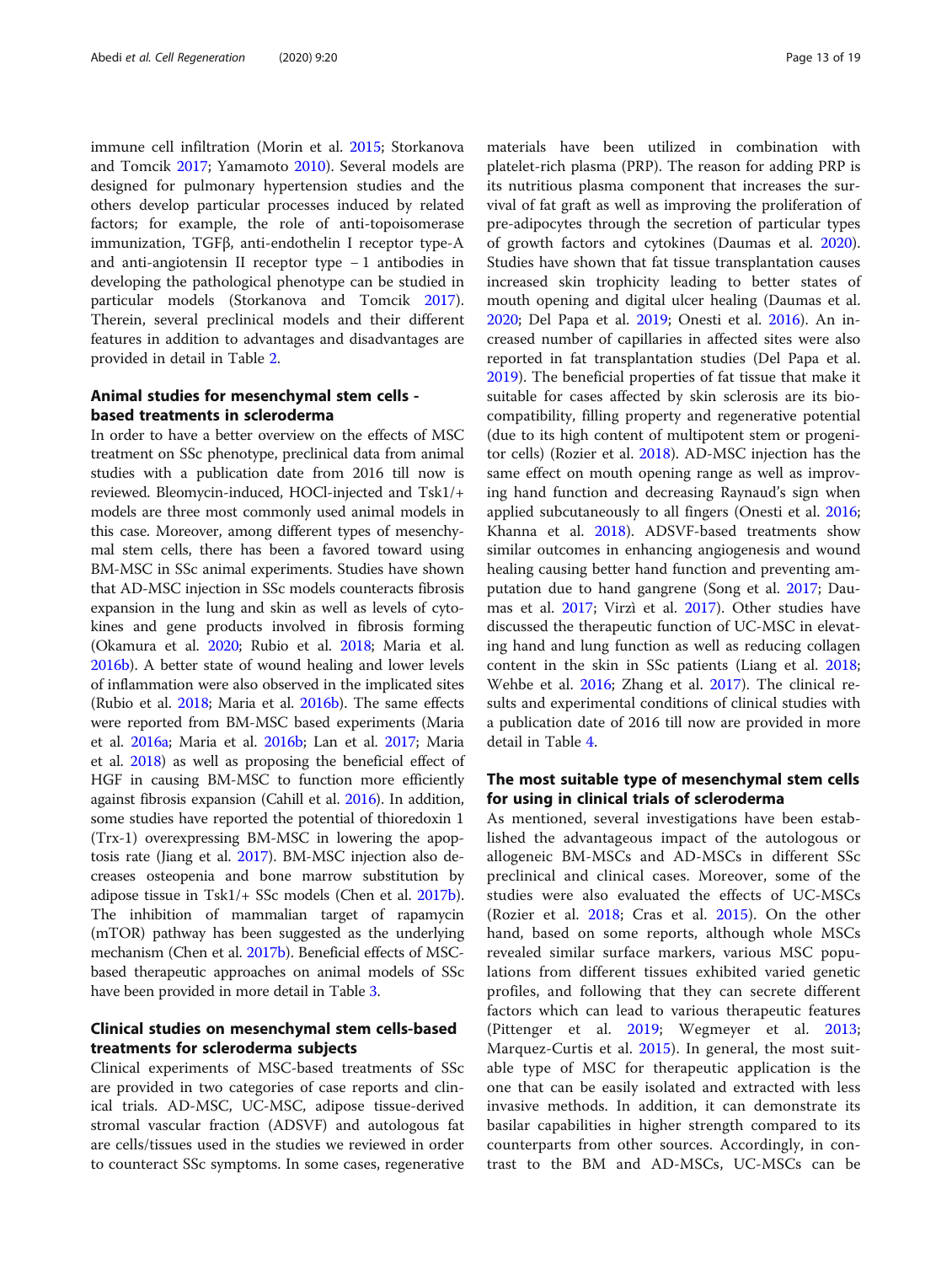| Source<br>of cells<br>or<br>tissues |                               | References Type of the<br>study       | The site of stem cell<br>injection | Included patients                                          | <b>Clinical outcomes</b>                                                                                                                                                                                                                                                                                                                                                                                                                                               | <b>Post-intervention</b><br>complications                                                                                                                                                                                                                                                      |
|-------------------------------------|-------------------------------|---------------------------------------|------------------------------------|------------------------------------------------------------|------------------------------------------------------------------------------------------------------------------------------------------------------------------------------------------------------------------------------------------------------------------------------------------------------------------------------------------------------------------------------------------------------------------------------------------------------------------------|------------------------------------------------------------------------------------------------------------------------------------------------------------------------------------------------------------------------------------------------------------------------------------------------|
|                                     |                               |                                       |                                    |                                                            | ILD affected patients)<br>tulcer healing<br>JSerum anti-Scl70<br>autoantibody titer<br>↓TGFβ and VEGF<br>levels<br>NC in IFN-y, IL-4 or<br>$IL-10$                                                                                                                                                                                                                                                                                                                     |                                                                                                                                                                                                                                                                                                |
|                                     | 2018)                         | (Liang et al. Retrospective<br>cohort | <b>NR</b>                          | 39 patients affected<br>by SSc                             | mesenchymal stem<br>cell infusion is a safe<br>therapy for patients<br>with autoimmune<br>diseases                                                                                                                                                                                                                                                                                                                                                                     | The incidence of Hyper acute<br>(fever, headache, palpitation<br>and so on) and acute (hair<br>loss, facial rash and so on)<br>adverse effects,<br>transplantation-related mortal-<br>ity, infection and malignancy<br>are not high. Survival rate in1<br>year after infusion is almost<br>70% |
|                                     | <i>(Wehbe</i><br>et al. 2016) | Case report                           | intravenous                        | 2 affected by<br>progressive,<br>refractory<br>scleroderma | Į dyspnea (first<br>subject)<br>Pulmonary<br>hypertension was<br>normalized (first<br>subject)<br>Iskin contracture<br>(first subject)<br>pericardial effusion<br>was resolved (first<br>subject)<br>Ljoint pain (second<br>subject)<br>ability to exert was<br>normalized (second<br>subject)<br>Larthritis (second<br>subject)<br><b>J</b> Raynaud's<br>phenomenon pain<br>(second subject)<br>↑mobility and<br>function(both<br>subjects after second<br>injection) | <b>NR</b>                                                                                                                                                                                                                                                                                      |

|  | <b>Table 4</b> Some of MSC-based Clinical Data For Scleroderma (Continued) |  |  |
|--|----------------------------------------------------------------------------|--|--|
|  |                                                                            |  |  |

PRP Platelet-Rich Plasma, IDU Indolent Digital Ulcers, IvMHISS Italian version of Mouth Handicap in Systemic Sclerosis Scale, VAS Visual Analogue Scale, AD Adipose, EQ-5D-5L EuroQol-5-Dimensions-5-Level, dcSSc Diffuse cutaneous Systemic Sclerosis, SSc Systemic Sclerosis, SHAQ Scleroderma Health Assessment Questionnaire, CHFS Cochin Hand Function Scale, RCS Raynaud's Condition Score, DU Digital Ulcer, ILD Interstitial Lung Disease, TGFβ Transforming Growth Factor beta, VEGF Vascular Endothelial Growth Factor, IL Interleukin, MSC Mesenchymal Stem Cell, NR Not Reported, NC No Change

achieved in larger numbers without an invasive method. Furthermore, they have a higher proliferation capacity than BM / AD-MSCs (El Omar et al. [2014](#page-15-0)). However, some other research has shown that UC-MSC is less prone to adipogenic differentiation (Hematti and Keating [2013](#page-16-0)). While adipogenic differentiation ability can be helpful in order to attenuate some subcutaneous lesions in SSc individuals (Lee et al. [2017](#page-16-0)). Collectively, given that the majority of studies related to cell therapy in SSc patients are conducted with BM/AD MSCs, it seems that AD-MSCs are ideal candidates for cell-based treatments in SSc.

There are several reasons for this claim, including the following: 1- they can be extracted more easily than BM- MSCs. 2- they have more proliferative, antifibrotic, and immunomodulatory potency compared to BM-MSCs (Scuderi et al. [2013;](#page-17-0) Del Papa et al. [2017](#page-15-0)). On the other hand, according to the bulk of studies accompanied on the choice between autologous and allogeneic MSC transplantation for the treatment of SSc subjects, cells derived from autologous sources are not appropriate due to alternations in some of the characteristics of MSCs in the microenvironmental conditions caused by scleroderma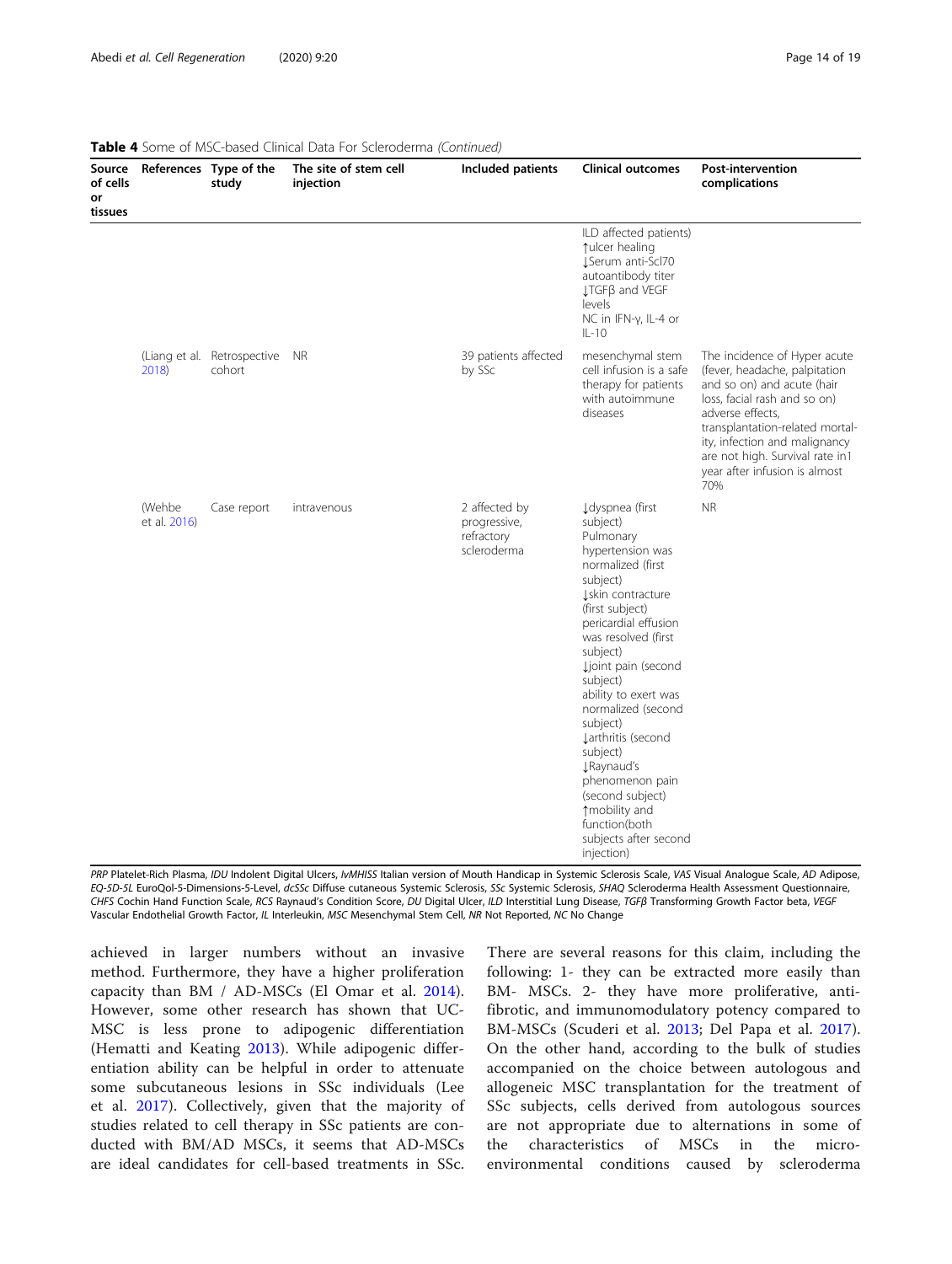<span id="page-14-0"></span>along with increasing their tendency to myofibroblastic differentiate and increase tissue fibrosis (Rozier et al. [2018;](#page-17-0) Peltzer et al. [2018](#page-17-0)).

#### Conclusion and future perspectives

The extent of the heterogeneity and severity of scleroderma, as well as the rate of progression in the skin and internal organs, are such that the common treatment options are not completely effective and only can help to alleviate a number of symptoms (Shah and Wigley [2013;](#page-17-0) Khanna [2011\)](#page-16-0). Hereupon, the evaluation of more efficient approaches is demanded. Given the astonishing outcomes of cell-based therapies for different diseases (Goodarzi et al. [2018b](#page-16-0); Rahim and Arjmand [2017](#page-17-0); Baradaran-Rafii et al. [2020](#page-15-0); Larijani et al. [2020](#page-16-0); Arjmand et al. [2019\)](#page-15-0), it isn't unlikely that cell therapies (specifically using MSCs) will also be effective for individuals with scleroderma. Indeed, MSCs as a practicing member of regenerative medicine with angiogenic, anti-fibrotic, antiinflammatory, and immunomodulatory functions, can affect the various disordering processes of the disease mainly via secreting specific efficient bioactive molecules (Han et al. [2019](#page-16-0)). In this context, finding out the most effective type of MSCs and of course, the best dose and method of administration can also shorten the distance to recovery through the MSCbased treatment. Herein, appropriate preclinical (in vitro and in vivo) studies for assessing the safety and efficacy of MSCs can be extremely valuable. Accordingly, based on the preclinical studies around the MSCs transplantation in SSc subjects and comparison of genetic profiles of employed MSCs, it seems that AD-MSCs especially those prepared from allogeneic sources can be considered as gold standard MSCs for clinical application. However, more extensive studies are still needed to find cells with the highest quality. Furthermore, examining the different cell culture conditions for a better cell function and using up-to-date techniques in this area can lead to more effective results. Herein, also increasing the information about the cellular and molecular mechanisms of disease can lead to several incredible advances in the diagnosis and treatment. On the other hand, the advanced omics technology (including genomics, transcriptomics, proteomics, and metabolomics) can be applied to recommend new hypotheses and understand particular underlying mechanisms of diseases (Larijani et al. [2019](#page-16-0); Arjmand et al. [2017\)](#page-15-0). Additionally, Knowledge-based computational disease modeling as a worthwhile tool that reduces using animal models, can create a fundamental mechanistic view of the disease. In general, the combination of these multidisciplinary advancements promises progress in recognizing

the autoimmune disease and developing targeted therapies. On the other hand, the molecular phenotyping of SSc subjects can provide personalized medicine approaches to specific therapeutic interventions (Arjmand et al. [2017](#page-15-0); Arjmand and Larijani [2017\)](#page-15-0) which could raise the possibility of a positive treatment impact.

#### Abbreviations

SSc: Systemic Sclerosis; MSC: Mesenchymal Stem Cell; AOPPs: Advanced Oxidation Protein Products; HOCl: Hypochlorous Acid; CCR: CC chemokine receptor; NSIP: Nonspecific Interstitial Peumonitis; CAV-1: Caveolin-1; Th: T helper; IL: Interleukin; PKB: Protein Kinase B; HMGA: High mobility group A; sRANKL: soluble Receptor Activator of Nuclear Factor; CFU-F: Colony-Forming Unit–Fibroblastic; OCN: Osteocalcin; ALP: Alkaline phosphatase; Runx2: Runtrelated transcription factor 2; LPL: Lipoprotein Lipase; PPARγ: Peroxisome Proliferator-Activated Receptor γ; RGS5: Regulator of G Protein Signaling 5; CFA: Complete Freund's Adjuvant; ET<sub>A</sub>R: Anti-endothelin receptor Type-A; AT1R: Anti-angiotensin Receptor Type − 1; pSmad2: Phospho-Smad2; bFGF: Basic Fibroblast Growth Factor; CTGF: Connective Tissue Growth Factor; FITC: Fuorescein Isothiocyanate; TSP-1: Thrombospondin-1; BAL: Bronchoalveolar lavage; UIP: Usual Interstitial Pneumonia; RNP: Ribonucleoprotein; CCL: C-C Chemokine Ligand; ECM: Extracellular Matrix; Scl-GVHD: Sclerodermatous Graft Versus Host Disease; SclcGVHD: Sclerodermatous chronic Graft Versus Host Disease; PAH: Pulmonary Atrial Hypertension; MCTP: Monocrotaline; SU5416: Semaxanib; BM: Bone Marrow; AD: Adipose; UC: Umbilical Cord; PL: Placenta; HLA-DR: Human Leukocyte Antigen-DR; EC: Endothelial Cell; TGFβRII: TGFβ Receptor II; NGFR: Nerve Growth Factor Receptor; NGF: Nerve Growth Factor; EGF: Epidermal growth factor; ROS: Reactive Oxygen Species; Tsk1/+: Tight skin 1; α-SMA: Alpha-Smooth Muscle Actin; NG2: Neuron-Glial Antigen 2; SAβGal: Senescence-Associated β-Galactosidase; SDF-1: Stromal Derived Factor-1; CXCR4: C-X-C chemokine receptor; HGF: Hepatocyte Growth Factor; Trx-1: Thioredoxin 1; FSP-1: Fibroblast-specific protein 1; mTOR: Mammalian Target Of Rapamycin; miR: Micro RNA; IDU: Indolent Digital Ulcers; DU: Digital Ulcer; PRP: Platelet-Rich Plasma; ADSVF: Adipose Tissue-Derived Stromal Vascular Fraction; dcSSc: Diffuse cutaneous Systemic Sclerosis; ILD: Interstitial Lung Disease; CHFS: Cochin Hand Function Scale; ADRC: Adipose Derived Regenerative Cell; RCS: Raynaud's Condition Score; SHAQ: Scleroderma Health Assessment Questionnaire; IvMHISS: Italian version of Mouth Handicap in Systemic Sclerosis Scale; VAS: Visual Analogue Scale; NC: No Change; NR: Not Reported; ND: No Data; PDGFb- R: Platelet-Derived Growth Factor Receptors; TGFβ: Transforming Growth Factor beta; COL: Collagen; MMP: Matrix Metalloproteinases; TIMP1: Tissue Inhibitor of Metalloproteinase 1; VEGF: Vascular Endothelial Growth Factor; FGF: Fibroblast Growth Factor; IGF-1: Insulin-like Growth Factor-1; PDGF: Platelet-Derived Growth Factor; PGE-2: Prostaglandin E<sub>2</sub>; IFNγ: Interferon-Gamma; TNF-α: Tumour Necrosis Factor Alpha; GILZ: Glucocorticoid-Induced Leucine Zipper; IDO: Indolamine-2,3 dioxygenase; iNOS: Inducible NO Synthase; TSG-6: TNF-α-stimulated Gene-6; IL-1RA: Interleukin-1 Receptor Antagonist; HO-1: Heme Oxygenase-1; TNFR: TNF Receptor; GFP: Green Fluorescent; VEGFR: Vascular Endothelial Growth Factor Receptor; vWF: von Willebrand Factor; SOD: Superoxide Dismutase; PBS: Phosphate-Buffered Saline; OSM: Oncostatin M; EQ-5D-5L: EuroQol-5-Dimensions-5-Level

#### Authors' contributions

Mina Abedi and Sepideh Alavi-Moghadam wrote the first draft. Parisa Goodarzi and Fereshteh Mohamadi-jahani helped to study and gather information, Moloud Payab and Forough Azam Sayahpour extensively edited the manuscript. Bagher Larijani participated in a critical review. Babak Arjmand helped supervise the project and gave final approval of the version to be published. The author(s) read and approved the final manuscript.

#### Funding

This article received no specific grant from any funding agency.

#### Competing interests

There is no Conflicts of/ Competing interest.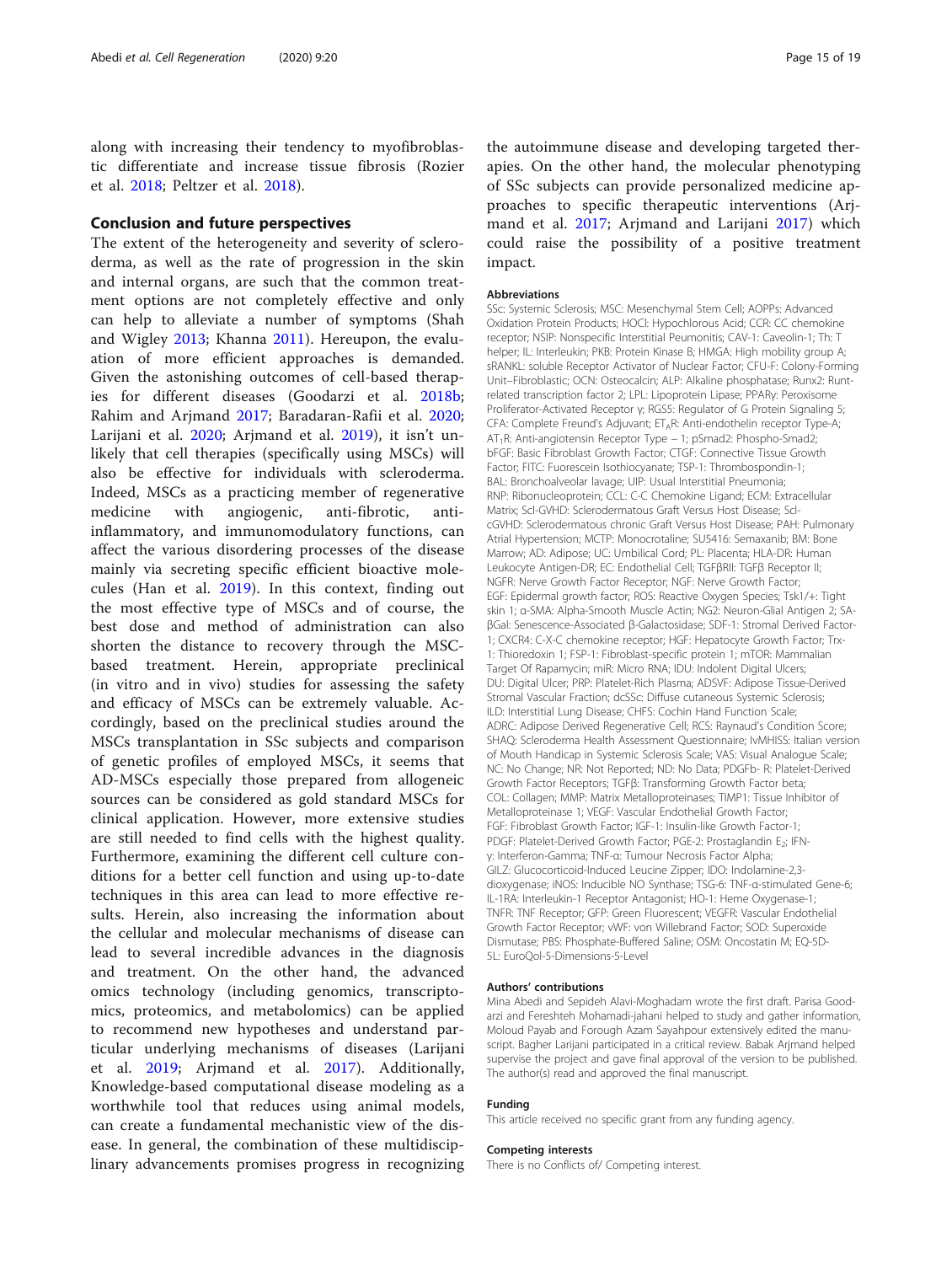#### <span id="page-15-0"></span>Author details

<sup>1</sup>Cell Therapy and Regenerative Medicine Research Center, Endocrinology and Metabolism Molecular-Cellular Sciences Institute, Tehran University of Medical Sciences, Tehran, Iran. <sup>2</sup>Metabolomics and Genomics Research Center, Endocrinology and Metabolism Molecular-Cellular Sciences Institute, Tehran University of Medical Sciences, Tehran, Iran. <sup>3</sup>Brain and Spinal Cord Injury Research Center, Neuroscience Institute, Tehran University of Medical Sciences, Tehran, Iran. <sup>4</sup>Department of Stem Cells and Developmental Biology, Cell Science Research Center, Royan Institute for Stem Cell Biology and Technology, ACECR, Tehran, Iran. <sup>5</sup>Endocrinology and Metabolism Research Center, Endocrinology and Metabolism Clinical Sciences Institute, Tehran University of Medical sciences, Tehran, Iran.

#### Received: 2 June 2020 Accepted: 3 September 2020 Published online: 01 December 2020

#### References

- Abbasi-Malati Z, Roushandeh AM, Kuwahara Y, Roudkenar MH. Mesenchymal stem cells on horizon: a new arsenal of therapeutic agents. Stem Cell Rev Rep. 2018;14(4):484–99.
- Adnan ZA. Diagnosis and treatment of scleroderma. Acta Med Indones. 2008; 40(2):109–12.
- Akiyama K, Chen C, Wang D, Xu X, Qu C, Yamaza T, et al. Mesenchymal-stem-cellinduced immunoregulation involves FAS-ligand−/FAS-mediated T cell apoptosis. Cell Stem Cell. 2012;10(5):544–55.
- Arjmand B, Abdollahi M, Larijani B. Precision medicine: a new revolution in healthcare system. Iran Biomed J. 2017;21(5):282–3.
- Arjmand B, Goodarzi P, Aghayan H, Payab M, Rahim F, Alavi-Moghadam S, et al. Co-transplantation of human fetal Mesenchymal and hematopoietic stem cells in type 1 diabetic mice model. Front Endocrinol. 2019;10:761.
- Arjmand B, Larijani B. Personalized medicine: a new era in endocrinology. Acta Medica Iranica. 2017;55:142–3.
- Artlett CM. Animal models of systemic sclerosis: their utility and limitations. Open Access Rheumatol. 2014;6:65.
- Asano Y. Systemic sclerosis. J Dermatol. 2018;45(2):128–38.
- Asano Y, Sato S. Animal models of scleroderma: current state and recent development. Curr Rheumatol Rep. 2013;15(12):382.
- Baradaran-Rafii A, Sarvari M, Alavi-Moghadam S, Payab M, Goodarzi P, Aghayan HR, et al. Cell-based approaches towards treating age-related macular degeneration. Cell Tissue Bank. 2020;21(3):339–47.
- Becker MO, Kill A, Kutsche M, Guenther J, Rose A, Tabeling C, et al. Vascular receptor autoantibodies in pulmonary arterial hypertension associated with systemic sclerosis. Am J Respir Crit Care Med. 2014; 190(7):808–17.
- Bissell L-A, Anderson M, Burgess M, Chakravarty K, Coghlan G, Dumitru RB, et al. Consensus best practice pathway of the UK systemic sclerosis study group: management of cardiac disease in systemic sclerosis. Rheumatology. 2017; 56(6):912–21.
- Bowen T, Jenkins RH, Fraser DJ. MicroRNAs, transforming growth factor beta-1, and tissue fibrosis. J Pathol. 2013;229(2):274–85.
- Burt RK, Farge D. Autologous HSCT is efficacious, but can we make it safer? Nat Rev Rheumatol. 2018;14(4):189–91.
- Cahill EF, Kennelly H, Carty F, Mahon BP, English K. Hepatocyte growth factor is required for mesenchymal stromal cell protection against bleomycin-induced pulmonary fibrosis. Stem Cells Transl Med. 2016;5(10):1307–18.
- Cai X, Lin Y, Friedrich CC, Neville C, Pomerantseva I, Sundback CA, et al. Bone marrow derived pluripotent cells are pericytes which contribute to vascularization. Stem Cell Rev Rep. 2009;5(4):437–45.
- Cardenas CLL, Henaoui IS, Courcot E, Roderburg C, Cauffiez C, Aubert S, et al. miR-199a-5p Is upregulated during fibrogenic response to tissue injury and mediates TGFbeta-induced lung fibroblast activation by targeting caveolin-1. PLoS Genet. 2013;9(2):e1003291.
- Castello-Cros R, Whitaker-Menezes D, Molchansky A, Purkins G, Soslowsky LJ, Beason DP, et al. Scleroderma-like properties of skin from caveolin-1-deficient mice: implications for new treatment strategies in patients with fibrosis and systemic sclerosis. Cell Cycle. 2011;10(13):2140–50.
- Chan YC, Roy S, Huang Y, Khanna S, Sen CK. The microRNA miR-199a-5p downregulation switches on wound angiogenesis by derepressing the v-ets erythroblastosis virus E26 oncogene homolog 1-matrix metalloproteinase-1 pathway. J Biol Chem. 2012;287(49):41032–43.
- Chen C, Wang D, Moshaverinia A, Liu D, Kou X, Yu W, et al. Mesenchymal stem cell transplantation in tight-skin mice identifies miR-151-5p as a therapeutic target for systemic sclerosis. Cell Res. 2017b;27(4):559–77.
- Chen W, Xia ZK, Zhang MH, Ding GC, Zhang XY, Wang ZX, et al. Adipose tissuederived stem cells ameliorates dermal fibrosis in a mouse model of scleroderma. Asian Pac J Trop Med. 2017a;10(1):52–6.
- Chighizola C, Conrad K, Meroni PL. Systemic sclerosis. The General Practice Guide to Autoimmune Diseases; 2011. p. 15.
- Chopra H, Hung M, Kwong D, Zhang C, Pow E. Insights into endothelial progenitor cells: origin, classification, potentials, and prospects. Stem Cells Int. 2018;2018:9847015.
- Christner PJ, Artlett CM, Conway RF, Jiménez SA. Increased numbers of microchimeric cells of fetal origin are associated with dermal fibrosis in mice following injection of vinyl chloride. Arthritis Rheumatism. 2000;43(11):2598–605.
- Chung MP, Monick MM, Hamzeh NY, Butler NS, Powers LS, Hunninghake GW. Role of repeated lung injury and genetic background in bleomycin-induced fibrosis. Am J Respir Cell Mol Biol. 2003;29(3):375–80.
- Cipriani P, Di Benedetto P, Liakouli V, Del Papa B, Di Padova M, Di Ianni M, et al. Mesenchymal stem cells (MSC s) from scleroderma patients (SSc) preserve their immunomodulatory properties although senescent and normally induce T regulatory cells (Treg s) with a functional phenotype: implications for cellular-based therapy. Clin Exp Immunol. 2013a;173(2):195–206.
- Cipriani P, Di Benedetto P, Ruscitti P, Campese AF, Liakouli V, Carubbi F, et al. Impaired endothelium-mesenchymal stem cells cross-talk in systemic sclerosis: a link between vascular and fibrotic features. Arthritis Res Ther. 2014;16(5):442.
- Cipriani P, Marrelli A, Benedetto PD, Liakouli V, Carubbi F, Ruscitti P, et al. Scleroderma Mesenchymal stem cells display a different phenotype from healthy controls; implications for regenerative medicine. Angiogenesis. 2013b;16(3):595–607.
- Cras A, Farge D, Carmoi T, Lataillade J-J, Wang DD, Sun L. Update on mesenchymal stem cell-based therapy in lupus and scleroderma. Arthritis Res Ther. 2015;17(1):301 Available from: [http://europepmc.org/abstract/](http://europepmc.org/abstract/MED/26525582) [MED/26525582,](http://europepmc.org/abstract/MED/26525582) [https://doi.org/10.1186/s13075-015-0819-7,](https://doi.org/10.1186/s13075-015-0819-7) [https://](https://europepmc.org/articles/PMC4631077) [europepmc.org/articles/PMC4631077](https://europepmc.org/articles/PMC4631077), [https://europepmc.org/articles/](https://europepmc.org/articles/PMC4631077?pdf=render) [PMC4631077?pdf=render.](https://europepmc.org/articles/PMC4631077?pdf=render)
- da Silva ML, Chagastelles PC, Nardi NB. Mesenchymal stem cells reside in virtually all post-natal organs and tissues. J Cell Sci. 2006;119(Pt 11):2204–13.
- Daumas A, Magalon J, Delaunay F, Abellan M, Philandrianos C, Sabatier F, et al. Fat grafting for treatment of facial scleroderma. Clin Plast Surg. 2020;47(1): 155–63.
- Daumas A, Magalon J, Jouve E, Truillet R, Casanova D, Giraudo L, et al. Long-term follow-up after autologous adipose-derived stromal vascular fraction injection into fingers in systemic sclerosis patients. Curr Res Transl Med. 2017; 65(1):40–3.
- Dazzi F, van Laar JM, Cope A, Tyndall A. Cell therapy for autoimmune diseases. Arthritis research & therapy. 2007;9(2):206.
- Del Papa N, Di Luca G, Andracco R, Zaccara E, Maglione W, Pignataro F, et al. Regional grafting of autologous adipose tissue is effective in inducing prompt healing of indolent digital ulcers in patients with systemic sclerosis: results of a monocentric randomized controlled study. Arthritis Res Ther. 2019;21(1):1–11.
- Del Papa N, Pignataro F, Zaccara E, Maglione W, Minniti A. Autologous hematopoietic stem cell transplantation for treatment of systemic sclerosis. Front Immunol. 2018;9:2390.
- Del Papa N, Zaccara E, Di Luca G, Andracco R, Maglione W, Vitali C. Adiposederived cell transplantation in systemic sclerosis: state of the art and future perspectives. J Scleroderma Related Disord. 2017;2(1):33–41.
- Desbois AC, Cacoub P. Systemic sclerosis: an update in 2016. Autoimmun Rev. 2016;15(5):417–26.
- Dominici M, Le Blanc K, Mueller I, Slaper-Cortenbach I, Marini F, Krause D, et al. Minimal criteria for defining multipotent mesenchymal stromal cells. The International Society for Cellular Therapy position statement. Cytotherapy. 2006;8(4):315–7.
- Duncan MR, Berman B. Differential regulation of collagen, glycosaminoglycan, fibronectin, and collagenase activity production in cultured human adult dermal fibroblasts by interleukin 1-alpha and beta and tumor necrosis factoralpha and beta. J Investig Dermatol. 1989;92(5):699–706.
- El Omar R, Beroud J, Stoltz J-F, Menu P, Velot E, Decot V. Umbilical cord mesenchymal stem cells: the new gold standard for mesenchymal stem cellbased therapies? Tissue Eng B Rev. 2014;20(5):523–44.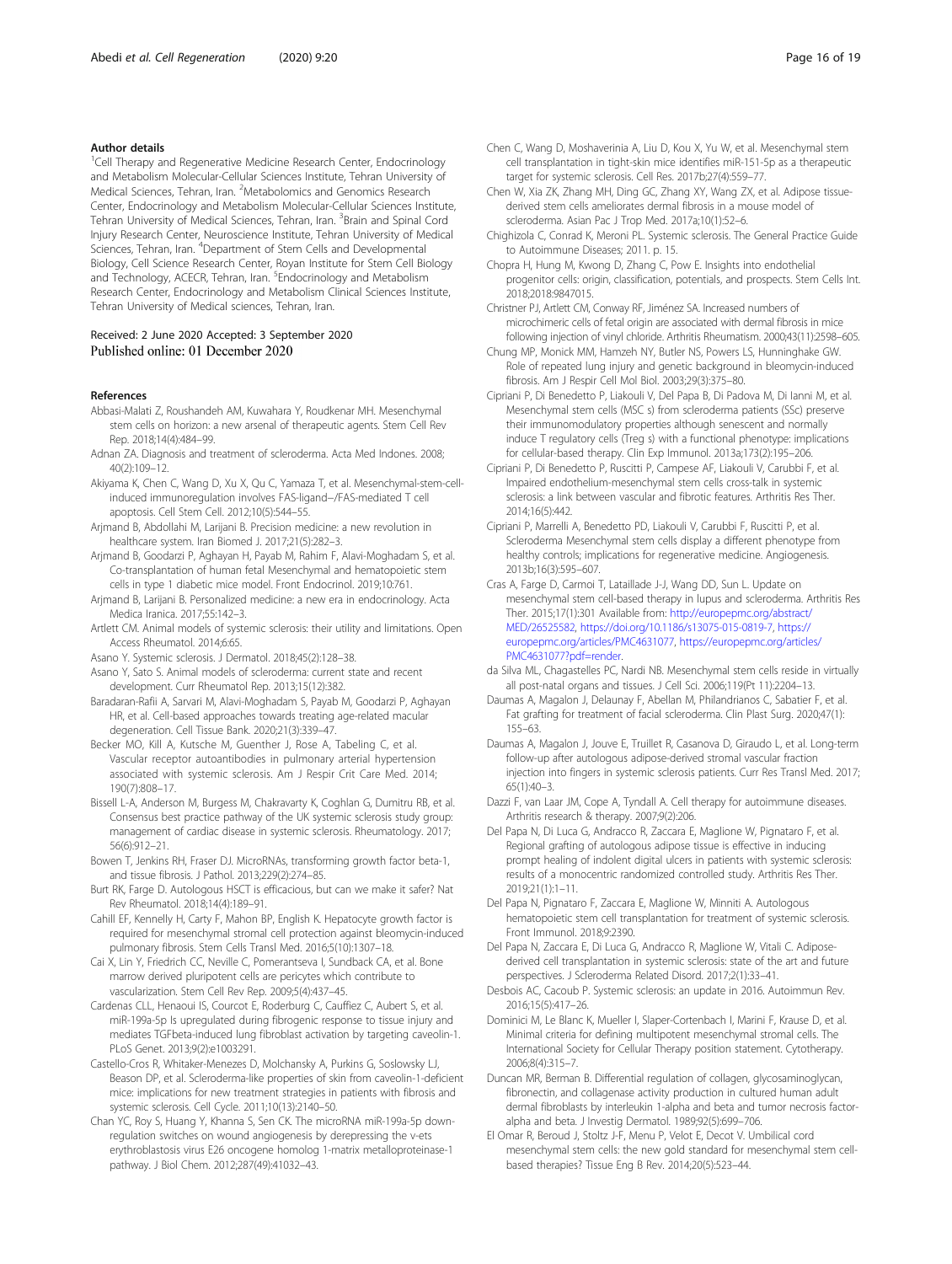- <span id="page-16-0"></span>Figueroa FE, Carrión F, Villanueva S, Khoury M. Mesenchymal stem cell treatment for autoimmune diseases: a critical review. Biol Res. 2012;45(3):269–77.
- Goodarzi P, Aghayan HR, Larijani B, Soleimani M, Dehpour A-R, Sahebjam M, et al. Stem cell-based approach for the treatment of Parkinson's disease. Med J Islam Repub Iran. 2015;29:168.
- Goodarzi P, Aghayan HR, Soleimani M, Norouzi-Javidan A, Mohamadi-Jahani F, Jahangiri S, et al. Stem cell therapy for treatment of epilepsy. Acta Med Iran. 2014;52:651–5.
- Goodarzi P, Alavi-Moghadam S, Payab M, Larijani B, Rahim F, Gilany K, et al. Metabolomics analysis of mesenchymal stem cells. Int J Mol Cell Med. 2019a; 8(Suppl1):30.
- Goodarzi P, Alavi-Moghadam S, Sarvari M, Beik AT, Falahzadeh K, Aghayan H, et al. Adipose tissue-derived stromal cells for wound healing. Adv Exp Med Biol. 2018;1119:133–49.
- Goodarzi P, Falahzadeh K, Aghayan H, Jahani FM, Payab M, Gilany K, et al. GMPcompliant human fetal skin fibroblasts for wound healing. Arch Neurosci. 2018b;5(3).
- Goodarzi P, Payab M, Alavi-Moghadam S, Larijani B, Rahim F, Bana N, et al. Development and validation of Alzheimer's disease Animal model for the purpose of regenerative medicine. Cell Tissue Bank. 2019b;20(2):141–51.
- Griffin M, Ryan CM, Pathan O, Abraham D, Denton CP, Butler PEM. Characteristics of human adipose derived stem cells in scleroderma in comparison to sex and age matched normal controls: implications for regenerative medicine. Stem Cell Res Ther. 2017;8(1):23 Available from: [http://europepmc.org/](http://europepmc.org/abstract/MED/28173869) [abstract/MED/28173869,](http://europepmc.org/abstract/MED/28173869) <https://doi.org/10.1186/s13287-016-0444-7>, [https://](https://europepmc.org/articles/PMC5297142) [europepmc.org/articles/PMC5297142,](https://europepmc.org/articles/PMC5297142) [https://europepmc.org/articles/PMC52](https://europepmc.org/articles/PMC5297142?pdf=render) [97142?pdf=render.](https://europepmc.org/articles/PMC5297142?pdf=render)
- Guiducci S, Distler O, Distler J, Matucci-Cerinic M. Mechanisms of vascular damage in SSc—implications for vascular treatment strategies. Rheumatology. 2008;47(suppl\_5):v18–20.
- Guiducci S, Manetti M, Romano E, Mazzanti B, Ceccarelli C, Dal Pozzo S, et al. Bone marrow-derived mesenchymal stem cells from early diffuse systemic sclerosis exhibit a paracrine machinery and stimulate angiogenesis in vitro. Ann Rheum Dis. 2011;70(11):2011–21.
- Guimarães-Camboa N, Cattaneo P, Sun Y, Moore-Morris T, Gu Y, Dalton ND, et al. Pericytes of multiple organs do not behave as mesenchymal stem cells in vivo. Cell Stem Cell. 2017;20(3):345–59. e5.
- Han Y, Li X, Zhang Y, Han Y, Chang F, Ding J. Mesenchymal stem cells for regenerative medicine. Cells. 2019;8(8):886.
- Hasegawa M, Fujimoto M, Matsushita T, Hamaguchi Y, Takehara K, Sato S. Serum chemokine and cytokine levels as indicators of disease activity in patients with systemic sclerosis. Clin Rheumatol. 2011;30(2):231–7.
- Hasegawa M, Sato S, Fujimoto M, Ihn H, Kikuchi K, Takehara K. Serum levels of interleukin 6 (IL-6), oncostatin M, soluble IL-6 receptor, and soluble gp130 in patients with systemic sclerosis. J Rheumatol. 1998;25(2):308–13.
- Hematti P, Keating A. Mesenchymal stromal cells: biology and clinical applications: springer science & business media; 2013.
- Horikawa M, Hasegawa M, Komura K, Hayakawa I, Yanaba K, Matsushita T, et al. Abnormal natural killer cell function in systemic sclerosis: altered cytokine production and defective killing activity. J Investig Dermatol. 2005;125(4): 731–7.
- Huleihel L, Sellares J, Cardenes N, Álvarez D, Faner R, Sakamoto K, et al. Modified mesenchymal stem cells using miRNA transduction alter lung injury in a bleomycin model. Am J Phys Lung Cell Mol Phys. 2017;313(1):L92–L103.
- Jiang M, Yu Y, Luo J, Gao Q, Zhang L, Wang Q, et al. Bone marrow-derived mesenchymal stem cells expressing thioredoxin 1 attenuate bleomycininduced skin fibrosis and oxidative stress in scleroderma. J Investig Dermatol. 2017;137(6):1223–33.
- Jiang Y, Jahagirdar BN, Reinhardt RL, Schwartz RE, Keene CD, Ortiz-Gonzalez XR, et al. Pluripotency of mesenchymal stem cells derived from adult marrow. Nature. 2002;418(6893):41–9.
- Jimenez SA, Christner PJ. Murine animal models of systemic sclerosis. Curr Opin Rheumatol. 2002;14(6):671–80.
- Kern S, Eichler H, Stoeve J, Kluter H, Bieback K. Comparative analysis of mesenchymal stem cells from bone marrow, umbilical cord blood, or adipose tissue. Stem Cells. 2006;24(5):1294–301.
- Keyser KA, Beagles KE, Kiem H-P. Comparison of mesenchymal stem cells from different tissues to suppress T-cell activation. Cell Transplant. 2007;16(5):555–62.
- Khanna D. Diagnosis and treatment of systemic and localized scleroderma. Expert Rev Dermatol. 2011;6(3):287–302.
- Khanna D, Caldron P, Martin R, Kafaja S, Spiera R, Shahouri S, et al. Adiposederived cell therapy for hand dysfunction in patients with systemic sclerosis: a randomized, double-blind, placebo-controlled trial. Age (years). 2018;54(9): 52–12.
- Kinnaird T, Stabile E, Burnett M, Shou M, Lee C, Barr S, et al. Local delivery of marrow-derived stromal cells augments collateral perfusion through paracrine mechanisms. Circulation. 2004;109(12):1543–9.
- Krieg T, Takehara K. Skin disease: a cardinal feature of systemic sclerosis. Rheumatology. 2006;48(suppl\_3):iii14–i8.
- Krieg T, Takehara K. Skin disease: a cardinal feature of systemic sclerosis. Rheumatology. 2009;48(suppl\_3):iii14–i8.
- Lakos G, Takagawa S, Varga J. Animal models of scleroderma. Autoimmunity: Springer; 2004. p. 377–93.
- Lalu MM, McIntyre L, Pugliese C, Fergusson D, Winston BW, Marshall JC, et al. Safety of cell therapy with mesenchymal stromal cells (SafeCell): a systematic review and meta-analysis of clinical trials. PLoS One. 2012; 7(10):e47559.
- Lan YW, Theng SM, Huang TT, Choo KB, Chen CM, Kuo HP, et al. Oncostatin Mpreconditioned mesenchymal stem cells alleviate bleomycin-induced pulmonary fibrosis through paracrine effects of the hepatocyte growth factor. Stem Cells Transl Med. 2017;6(3):1006–17.
- Larghero J, Farge D, Braccini A, Lecourt S, Scherberich A, Fois E, et al. Phenotypical and functional characteristics of in vitro expanded bone marrow mesenchymal stem cells from patients with systemic sclerosis. Ann Rheum Dis. 2008;67(4):443–9.
- Larijani B, Aghayan H, Goodarzi P, Mohamadi-Jahani F, Norouzi-Javidan A, Dehpour AR, et al. Clinical grade human adipose tissue-derived mesenchymal stem cell banking. Acta Med Iran. 2015;53(9):540–6.
- Larijani B, Goodarzi P, Payab M, Alavi-Moghadam S, Rahim F, Bana N, et al. Metabolomics and cell therapy in diabetes mellitus. Int J Mol Cell Med (IJMCM). 2019;8(2):0.
- Larijani B, Heravani NF, Alavi-Moghadam S, Goodarzi P, Rezaei-Tavirani M, Payab M, et al. Cell therapy targets for autism spectrum disorders: hopes, challenges and future directions. 2020.
- Le Huu D, Matsushita T, Jin G, Hamaguchi Y, Hasegawa M, Takehara K, et al. IL-6 blockade attenuates the development of murine sclerodermatous chronic graft-versus-host disease. J Investig Dermatol. 2012;132(12):2752–61.
- Lee R, Reese C, Carmen-Lopez G, Perry B, Bonner M, Zemskova M, et al. Deficient Adipogenesis of scleroderma patient and healthy African American monocytes. Front Pharmacol. 2017;8:174.
- Lee SH, Lee EJ, Lee SY, Kim JH, Shim JJ, Shin C, et al. The effect of adipose stem cell therapy on pulmonary fibrosis induced by repetitive intratracheal bleomycin in mice. Exp Lung Res. 2014;40(3):117–25.
- LeROY EC, Medsger TA Jr. Criteria for the classification of early systemic sclerosis. J Rheumatol. 2001;28(7):1573–6.
- Liang J, Zhang H, Kong W, Deng W, Wang D, Feng X, et al. Safety analysis in patients with autoimmune disease receiving allogeneic mesenchymal stem cells infusion: a long-term retrospective study. Stem Cell Res Ther. 2018;9(1):  $1 - 10$
- Lim JY, Ryu DB, Lee SE, Park G, Min CK. Mesenchymal stem cells (MSCs) attenuate cutaneous Sclerodermatous graft-versus-host disease (Scl-GVHD) through inhibition of immune cell infiltration in a mouse model. J Investigative Dermatol. 2017;137(9):1895–904.
- Luz-Crawford P, Noël D, Fernandez X, Khoury M, Figueroa F, Carrión F, et al. Mesenchymal stem cells repress Th17 molecular program through the PD-1 pathway. PLoS One. 2012;7(9):e45272–e.
- Maria AT, Maumus M, Le Quellec A, Jorgensen C, Noël D, Guilpain P. Adiposederived mesenchymal stem cells in autoimmune disorders: state of the art and perspectives for systemic sclerosis. Clin Rev Allergy Immunol. 2017;52(2): 234–59.
- Maria AT, Toupet K, Bony C, Pirot N, Vozenin MC, Petit B, et al. Antifibrotic, antioxidant, and immunomodulatory effects of mesenchymal stem cells in HOCl-induced systemic sclerosis. Arthritis Rheumatol. 2016a;68(4):1013–25.
- Maria AT, Toupet K, Maumus M, Fonteneau G, Le Quellec A, Jorgensen C, et al. Human adipose mesenchymal stem cells as potent anti-fibrosis therapy for systemic sclerosis. J Autoimmun. 2016b;70:31–9.
- Maria ATJ, Toupet K, Maumus M, Rozier P, Vozenin M-C, Le Quellec A, et al. Fibrosis Development in HOCl-Induced Systemic Sclerosis: A Multistage Process Hampered by Mesenchymal Stem Cells. Front Immunol. 2018;9:2571.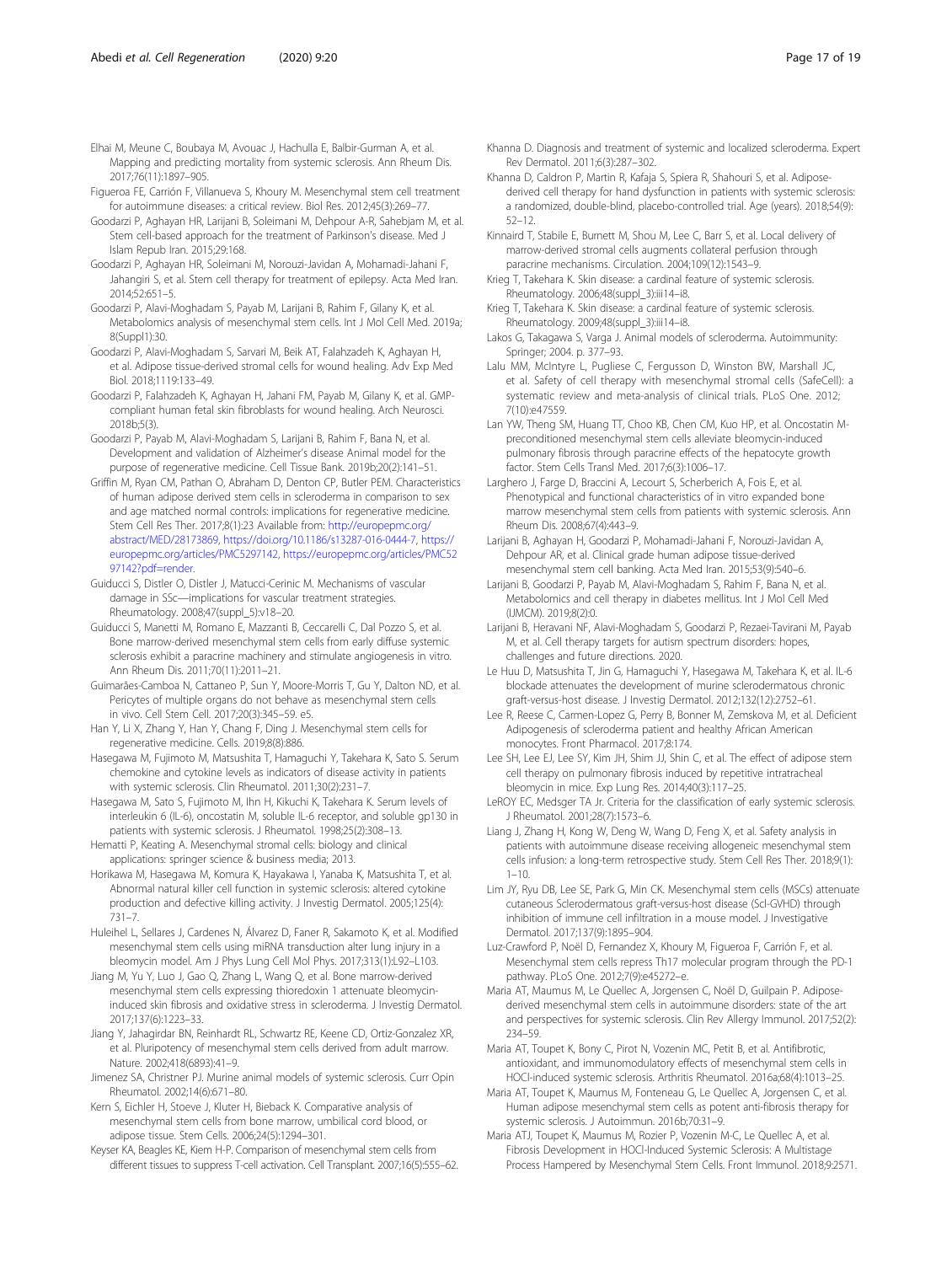<span id="page-17-0"></span>Marquez-Curtis LA, Janowska-Wieczorek A, McGann LE, Elliott JA. Mesenchymal stromal cells derived from various tissues: biological, clinical and cryopreservation aspects. Cryobiology. 2015;71(2):181–97.

Matsushita T, Fujimoto M, Hasegawa M, Matsushita Y, Komura K, Ogawa F, et al. BAFF antagonist attenuates the development of skin fibrosis in tight-skin mice. J Investig Dermatol. 2007;127(12):2772–80.

- Matsushita T, Hasegawa M, Hamaguchi Y, Takehara K, Sato S. Longitudinal analysis of serum cytokine concentrations in systemic sclerosis: association of interleukin 12 elevation with spontaneous regression of skin sclerosis. J Rheumatol. 2006;33(2):275–84.
- Matsushita T, Kobayashi T, Mizumaki K, Kano M, Sawada T, Tennichi M, et al. BAFF inhibition attenuates fibrosis in scleroderma by modulating the regulatory and effector B cell balance. Sci Adv. 2018;4(7):eaas9944.

Maumus M, Jorgensen C, Noël D. Mesenchymal stem cells in regenerative medicine applied to rheumatic diseases: role of secretome and exosomes. Biochimie. 2013;95(12):2229–34.

Mayes MD. Scleroderma epidemiology. Rheum Dis Clin N Am. 2003;29(2):239–54.

Mercer PF, Woodcock HV, Eley JD, Platé M, Sulikowski MG, Durrenberger PF, et al. Exploration of a potent PI3 kinase/mTOR inhibitor as a novel anti-fibrotic agent in IPF. Thorax. 2016;71(8):701–11.

Morin F, Kavian N, Batteux F. Animal models of systemic sclerosis. Curr Pharm Des. 2015;21(18):2365–79.

Nicolls MR, Mizuno S, Taraseviciene-Stewart L, Farkas L, Drake JI, Husseini AA, et al. New models of pulmonary hypertension based on VEGF receptor blockadeinduced endothelial cell apoptosis. Pulmonary Circulation. 2012;2(4):434–42.

Nikpour M, Stevens W, Herrick A, Proudman S. Epidemiology of systemic sclerosis. Best Pract Res Clin Rheumatol. 2010;24:857–69.

Okamura A, Matsushita T, Komuro A, Kobayashi T, Maeda S, Hamaguchi Y, et al. Adipose-derived stromal/stem cells successfully attenuate the fibrosis of scleroderma mouse models. Int J Rheum Dis. 2020;23(2):216–25.

Onesti MG, Fioramonti P, Carella S, Fino P, Marchese C, Scuderi N. Improvement of mouth functional disability in systemic sclerosis patients over one year in a trial of fat transplantation versus adipose-derived stromal cells. Stem Cells Int. 2016;2016:2416192.

Oswald J, Boxberger S, Jørgensen B, Feldmann S, Ehninger G, Bornhäuser M, et al. Mesenchymal stem cells can be differentiated into endothelial cells in vitro. Stem Cells. 2004;22(3):377–84.

Paduano F, Marrelli M, Amantea M, Rengo C, Rengo S, Goldberg M, et al. Adipose tissue as a strategic source of mesenchymal stem cells in bone regeneration: a topical review on the most promising craniomaxillofacial applications. Int J Mol Sci. 2017;18(10):2140.

Pattanaik D, Brown M, Postlethwaite BC, Postlethwaite AE. Pathogenesis of systemic sclerosis. Front Immunol. 2015;6:272.

Payab M, Goodarzi P, Heravani NF, Hadavandkhani M, Zarei Z, Falahzadeh K, et al. Stem cell and obesity: current state and future perspective. Cell Biol Transl Med. 2018;2: Springer:1–22.

Peltzer J, Aletti M, Frescaline N, Busson E, Lataillade J-J, Martinaud C. Mesenchymal stromal cells based therapy in systemic sclerosis: rational and challenges. Front Immunol. 2018;9:2013.

Pittenger MF, Discher DE, Péault BM, Phinney DG, Hare JM, Caplan AI. Mesenchymal stem cell perspective: cell biology to clinical progress. NPJ Regenerative Med. 2019;4(1):1–15.

Poudel DR, Jayakumar D, Danve A, Sehra ST, Derk CT. Determinants of mortality in systemic sclerosis: a focused review. Rheumatol Int. 2018;38(10):1847–58.

Radbruch A, Thiel A. Cell therapy for autoimmune diseases: does it have a future? Ann Rheumatic Dis. 2004;63(suppl 2):ii96–ii101.

Rahim F, Arjmand B. Stem cell clinical trials for multiple sclerosis: the past, present and future. Neurological Regeneration: Springer; 2017. p. 159–72.

Resnick IB, Metodiev K, Lazarova P. Hematopoietic cell transplantation for autoimmune diseases: a review of history, current state, and future issues. Immunotherapy-Myths, Reality, Ideas, Future: IntechOpen; 2017.

Reyes M, Dudek A, Jahagirdar B, Koodie L, Marker PH, Verfaillie CM. Origin of endothelial progenitors in human postnatal bone marrow. J Clin Invest. 2002;109(3):337–46.

Rosa SB, Voltarelli JC, Chies JAB, Pranke P. The use of stem cells for the treatment of autoimmune diseases. Braz J Med Biol Res. 2007;40(12):1579–97.

Rozier P, Maria A, Goulabchand R, Jorgensen C, Guilpain P, Noël D. Mesenchymal stem cells in systemic sclerosis: allogenic or autologous approaches for therapeutic use? Front Immunol. 2018;9:2938.

Rubio GA, Elliot SJ, Wikramanayake TC, Xia X, Pereira-Simon S, Thaller SR, et al. Mesenchymal stromal cells prevent bleomycin-induced lung and skin fibrosis in aged mice and restore wound healing. J Cell Physiol. 2018;233(8):5503–12.

- Ruiz M, Cosenza S, Maumus M, Jorgensen C, Noël D. Therapeutic application of mesenchymal stem cells in osteoarthritis. Expert Opin Biol Ther. 2016;16(1): 33–42.
- Sapadin AN, Fleischmajer R. Treatment of scleroderma. Arch Dermatol. 2002; 138(1):99–105.
- Scuderi N, Ceccarelli S, Onesti MG, Fioramonti P, Guidi C, Romano F, et al. Human adipose-derived stromal cells for cell-based therapies in the treatment of systemic sclerosis. Cell Transplant. 2013;22(5):779–95.
- Shah AA, Wigley FM. My approach to the treatment of scleroderma. Mayo Clinic Proceedings; 2013: Elsevier.

Sobolewski P, Maślińska M, Wieczorek M, Łagun Z, Malewska A, Roszkiewicz M, et al. Systemic sclerosis–multidisciplinary disease: clinical features and treatment. Reumatologia. 2019a;57(4):221–31.

Sobolewski P, Maślińska M, Wieczorek M, Lagun Z, Malewska A, Roszkiewicz M, et al. Systemic sclerosis – multidisciplinary disease: clinical features and treatment. Reumatologia/Rheumatology. 2019b;57:221–33.

Soleimani M, Aghayan HR, Goodarzi P, Hagh MF, Lajimi AA, Saki N, et al. Stem cell therapy–approach for multiple sclerosis treatment. Arch Neurosci. 2016; 3(1):e21564.

Song J, Volz S, Liodaki M, Mailänder P, Kalousis K. Stem cells therapy: the future in the management of systemic sclerosis? A case report. Hell J Nucl Med. 2017; 20(Suppl):164.

Stenmark KR, Meyrick B, Galie N, Mooi WJ, McMurtry IF. Animal models of pulmonary arterial hypertension: the hope for etiological discovery and pharmacological cure. Am J Phys Lung Cell Mol Phys. 2009;297(6):L1013–L32.

Sticherling M. Systemic sclerosis–dermatological aspects. Part 1: pathogenesis, epidemiology, clinical findings. J Dtsch Dermatol Ges. 2012;10(10):705–16.

Storkanova H, Tomcik M. Animal models of systemic sclerosis. Systemic Sclerosis. 2017;181.

Sullivan KM, Goldmuntz EA, Keyes-Elstein L, McSweeney PA, Pinckney A, Welch B, et al. Myeloablative autologous stem-cell transplantation for severe scleroderma. N Engl J Med. 2018;378(1):35–47.

Tashiro J, Elliot SJ, Gerth DJ, Xia X, Pereira-Simon S, Choi R, et al. Therapeutic benefits of young, but not old, adipose-derived mesenchymal stem cells in a chronic mouse model of bleomycin-induced pulmonary fibrosis. Transl Res. 2015;166(6):554–67.

Toyoshima A, Yasuhara T. Mesenchymal stem cell therapy for ischemic stroke. Acta Med Okayama. 2017;71(4):263–8.

Uji M, Nakada A, Nakamura T, Hirata K. Effect of intratracheal administration of adipose-derived stromal cells on bleomycin-induced lung injury in a rat model. Osaka City Med J. 2015;61:81–91.

van Laar JM, Farge D, Sont JK, Naraghi K, Marjanovic Z, Larghero J, et al. Autologous hematopoietic stem cell transplantation vs intravenous pulse cyclophosphamide in diffuse cutaneous systemic sclerosis: a randomized clinical trial. Jama. 2014;311(24):2490–8.

van Laar JM, Sullivan K. Stem cell transplantation in systemic sclerosis. Curr Opin Rheumatol. 2013;25(6):719–25.

Velier M, Simoncini S, Abellan M, Francois P, Eap S, Lagrange A, et al. Adiposederived stem cells from systemic sclerosis patients maintain pro-Angiogenic and Antifibrotic paracrine effects in vitro. J Clin Med. 2019;8(11):1979.

Virzì F, Bianca P, Giammona A, Apuzzo T, Di Franco S, Mangiapane LR, et al. Combined platelet-rich plasma and lipofilling treatment provides great improvement in facial skin-induced lesion regeneration for scleroderma patients. Stem Cell Res Ther. 2017;8(1):236.

Wang B, Yao K, Huuskes BM, Shen H-H, Zhuang J, Godson C, et al. Mesenchymal stem cells deliver exogenous microRNA-let7c via exosomes to attenuate renal fibrosis. Mol Ther. 2016;24(7):1290–301.

Wegmeyer H, Bröske A-M, Leddin M, Kuentzer K, Nisslbeck AK, Hupfeld J, et al. Mesenchymal stromal cell characteristics vary depending on their origin. Stem Cells Dev. 2013;22(19):2606–18.

Wehbe T, Saab MA, Chahine NA, Margossian T. Mesenchymal stem cell therapy for refractory scleroderma: a report of 2 cases. Stem Cell Investigation. 2016;3:48.

Wei J, Bhattacharyya S, Tourtellotte WG, Varga J. Fibrosis in systemic sclerosis: emerging concepts and implications for targeted therapy. Autoimmun Rev. 2011;10(5):267–75.

Yamamoto T. Animal model of systemic sclerosis. J Dermatol. 2010;37(1):26–41.

Yamamoto T. Animal Models of Systemic Sclerosis. Animal Models for the Study of Human Disease: Elsevier; 2017. p. 951–66.

Yamamoto T, Takagawa S, Kuroda M, Nishioka K. Effect of interferon-γ on experimental scleroderma induced by bleomycin. Arch Dermatol Res. 2000; 292(7):362–5.